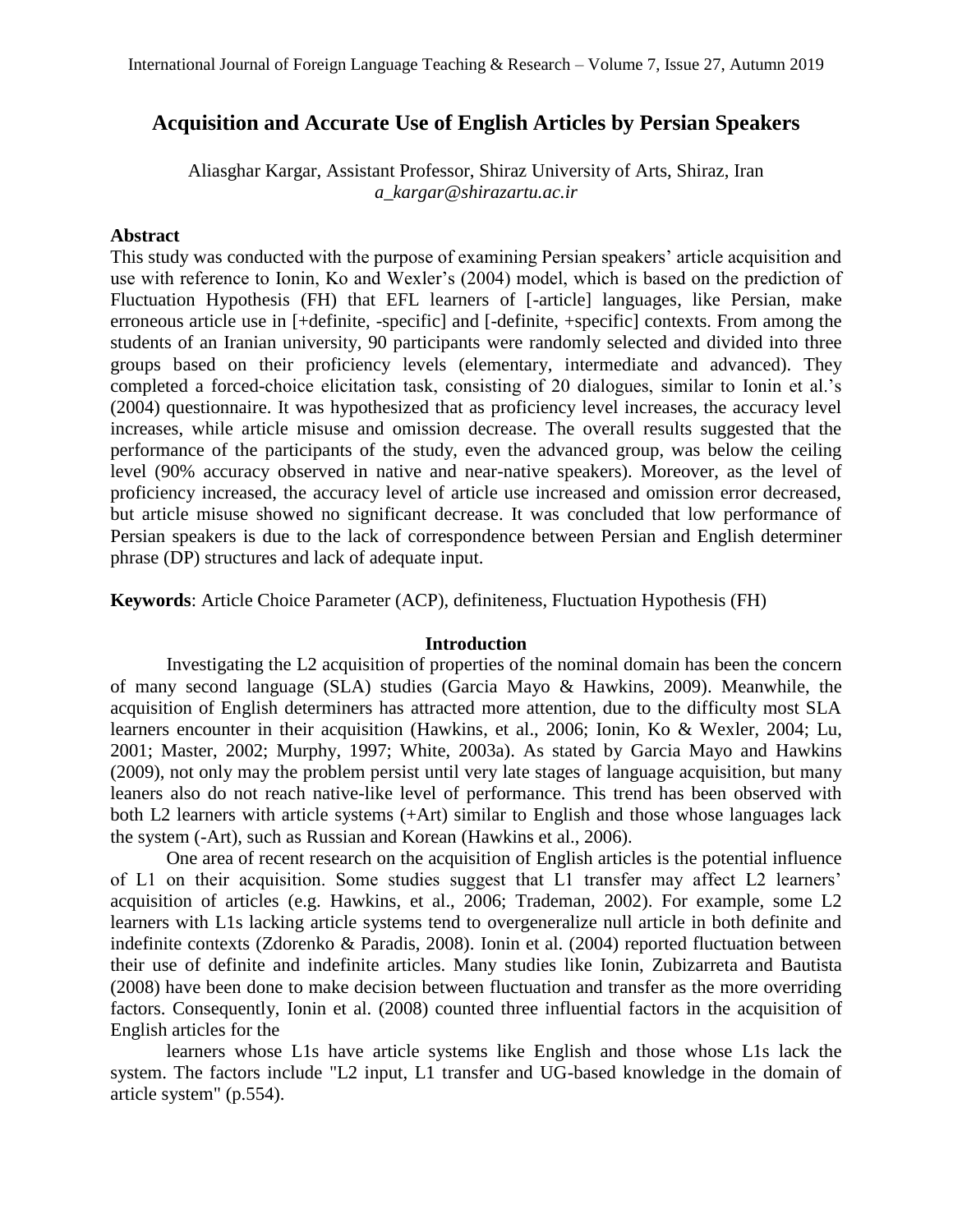Many studies have investigated English article acquisition especially with languages that lack English-like article systems; however, to the best of the researcher's knowledge, almost no investigation of article acquisition by Persian learners of English is reported with more widely accepted theoretical frameworks like Ionin et al.'s (2004). For example, Geranpayeh (2000) used traditional Contrastive Analysis (CA) and prediction framework with Iranian ESL participants all residing in the UK. Rezaee and Jabbari (2010) worked with intermediate and advanced Iranian learners within the framework of 'Interpretability Hypothesis'. Momenzadeh and Youhanaee (2014) used grammaticality judgement within the framework of 'Feature Re-assembly Hypothesis' to explore Iranian EFL learners' *number and article system* acquisition, and Ghazi Joolaee and Ghonsooli (2015) focused on the acquisition of 'the' by using the Error Analysis (EA) framework. Thus, more studies with Persian speakers may lead to a better understanding of determining factors in the acquisition of articles and formulating sounder SLA theories. Hence, the present study reports a cross-sectional study by using Ionin et al.'s (2004) model, assumed as the most widely accepted framework in the analysis of Persian L2 learners' article use and acquisition.

# **Background**

## **Theoretical Accounts of Article Acquisition**

After reflection on article misuse especially by L2 learners of the languages lacking article system similar to English, Ionin et al. (2004) came to the conclusion that the learners' errors are due to their failure to set the *Article Choice Parameter* (ACP). According to the prameter, a semantic contrast should be observed between specificity and definiteness in twoarticle systems. Ionin et al. (2004, p.5) define specificity and definiteness as:

If a Determiner Phrase (DP) of the form [D NP] is…

a. [+ definite], then the speaker and hearer presuppose the existence of a unique individual in the set denoted by the NP.

b. [+ specific], then the speaker intends to refer to a unique individual in the set denoted by the NP and considers this individual to possess some noteworthy property.

English article system is marked by definiteness, while the system in some other languages such as Samoan is marked by specificity (Lyons, 1999 cited in Zdorenko & Paradis, 2008). In other words, in English article system, articles are either definite or indefinite, whereas in Samoan articles are either specific or non-specific. Ionin et al. (2004, p.12) define ACP as:

The Article Choice Parameter (for two-article languages): A language that has two articles distinguishes them as follows. 1)The Definiteness setting: Articles are distinguished on the basis of definiteness. 2)The Specificity setting: Articles are distinguished on the basis of specificity.

The following examples show the distinction between specificity and definiteness (Ionin et al. 2004, p.8):

a) I'd like to talk to the winner of today's race – she is my best friend!

b) I'd like to talk to the winner of today's race – whoever that is; I'm writing a story about him for the newspaper.

In both (a) and (b) the winner is [+definite], but it is [+specific] in (a) and [-specific] in (b), so English article system does not depend on the specificity distinction (Zdorenko & Paradis, 2008).

 In a study on Russian and Korean learners of English, Ionin et al. (2004) observed that the participants fluctuated between the definiteness and specifity parameters. They concluded that since both parameters are provided by UG, and learners' L1s lacked neither of the parameters,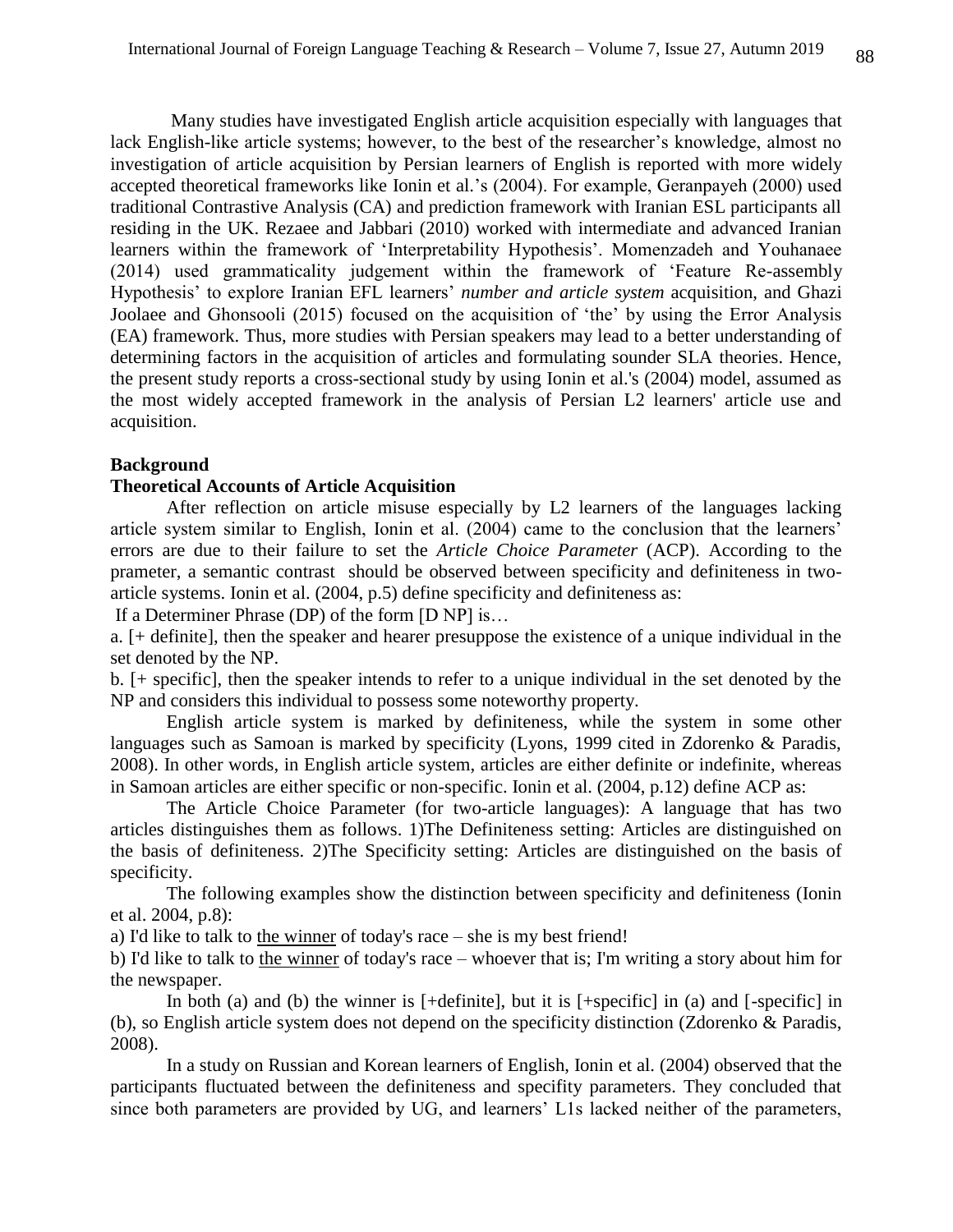they fluctuated between the parameters unless they obtained enough input to set the correct one. Hence, Ionin et al. (2004) postulated the Fluctuation Hypothesis (FH). They found high overuse of *the* with specific indefinite contexts and more target-like article use in non-specific indefinite and definite contexts.

 However, FH can only be applied to the situations where learners' first languages lack English-like binary article systems. In case of languages with similar article system to English, L1 transfer should also be considered as a determining factor (Hawkins, 2001; Hawkins, et al., 2006). In addition, the FH can only explain article misuse, not omission (Zdorenko & Paradis, 2008). Full Transfer/Full Access (FT/FA) of Schwartz and Sprouse (1996), on the other hand, can be used to account for languages with and without articles, article omission and article misuse (Zdorenko & Paradis, 2008). According to White (2003b), initial state starts with L1 abstract properties. If L2 learners notice some discrepancies between L1 grammar and L2 input, they will turn to other UG options for parameter resetting. It takes time and needs adquate L2 input for the learners to arrive at a hypothesis more appropriate to L2 grammar.

#### **Studies on the Acquisition of Articles**

Early studies on the acquisition of articles were mostly influenced by Bickerton's (1981) binary semantic system (Hawkins, 2001). According to this system, the distinction between article L2 use is based on two binary features, [+/- specific referent] and [+/- hearer knowledge]. The former asks whether the article and associated NP refer to a specific entity, while the latter asks whether the hearer or the reader knows the article and its NP. Garcia Mayo (2009) cited three of such studies. The first one is a study by Parrish (1987) who studied a 19-year old Japanese learner of English by eliciting oral data. She found that null article and *the* were acquired first and then *a* started to emerge in the later stages of development. The second study was done by Thomas (1989) focusing on the similarities and differences between L1 and L2 patterns of article acquisition. She worked with seven learners from languages with articles including French, German, Italian, Spanish and Greek and 23 from languages without articles (Japanese, Korean, Finnish and Chinese). She concluded that the acquisition order of articles is different in learners with different L1s, and that [+article] L2 learners were better than [-article] L2 learners. In another study, Morphy (1997) came to the same conclusion with 30 adult Korean and Spanish L2 learners of English. Korean learners [-article] had more omission errors than Spanish learners [+article]. The main finding of the three studies, according to Garcia Mayo (2009), was the sequence of the acquisition of English articles; first *null*, then *the* and finally *a.* In addition, the learners of [-article] languages seem to overuse the definite article in [+specific referent, +hearer knowledge] contexts.

 More recent studies have followed Ionin et al.'s (2004) binary model and of article systems, their Fluctuation Hypothesis (FH) and Schwartz and Sprouse's (1996) FT/FA framework. Hawkins et al.'s (2006) study is a good example. The study was conducted with 12 Japanese and 12 Greek upper-intermediate and advanced learners of English. It was postulated that since Japanese is a [-article] language, Japanese learners would fluctuate between allowing English articles to encode definiteness and specificity. On the other hand, Greek learners would transfer marking of definiteness from Greek to English. They used a forced-choice elicitation task, and the findings of the study revealed that unlike Greek learners, Japanese learners fluctuate between interpreting *the* as a marker of definiteness and specificity.

 In another study, Snape, Leung and Ting (2006) studied a grpoup of Japanese, Spanish, and Chinese intermediate L2 learners. They found that Japanese learners fluctuated between definiteness and specificity in [-definite, +specific] and [+definite, -specific] contexts as expected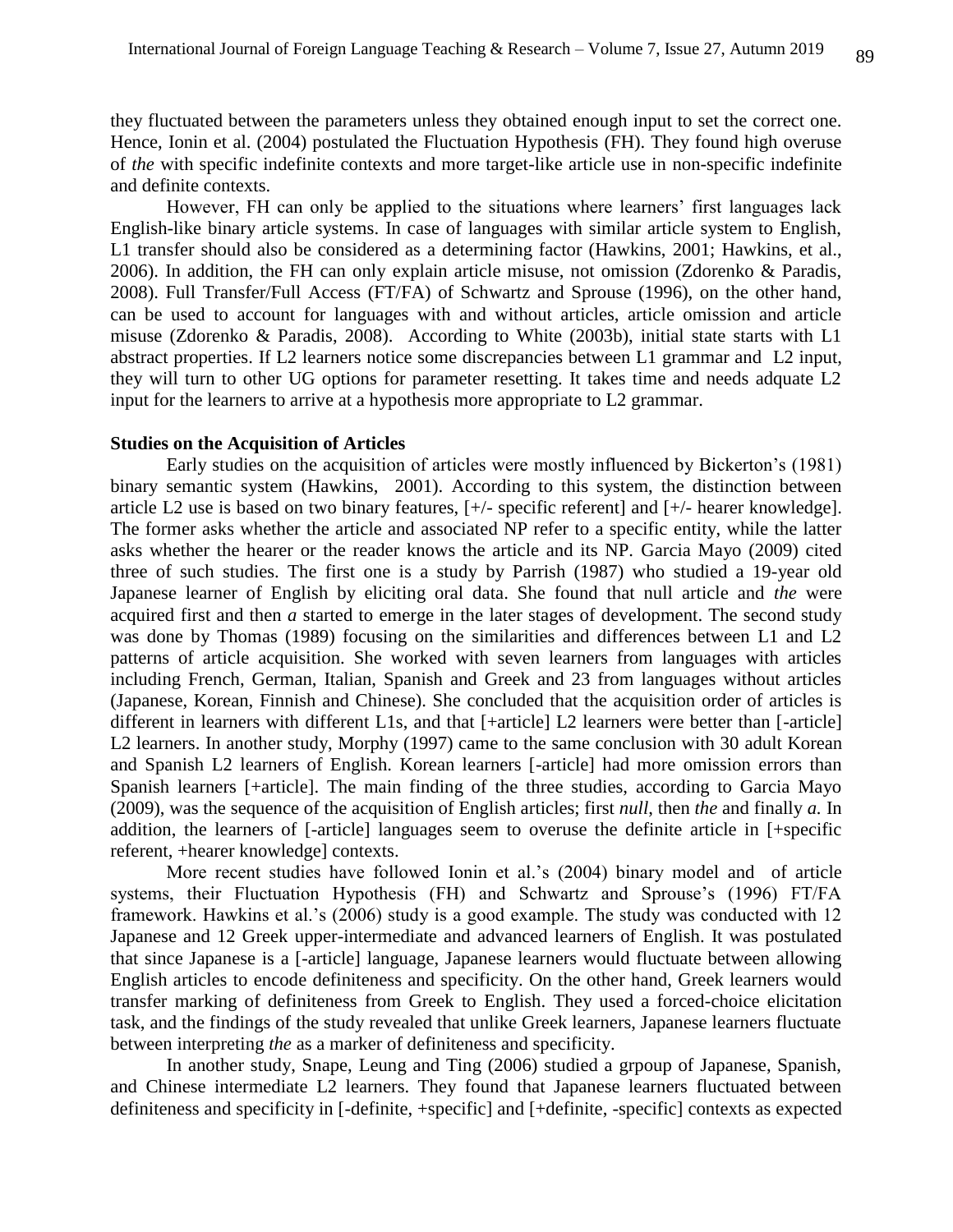with reference to FH. In contrast, the Spanish L2 learners performed like native speaker control group. Chinese learners also showed the results similar to Spanish speakers.

 Ionin et al. (2008) conducted a study with FT/FA framwrok, addresing L1 transfer, UGbased knowledge and the relevance of L2 input. They believed that a thorough study of article acquisition should include all these factors. The participants of their study were L1-Russian and L1-Spanish (Mexican) learners with different levels of proficiency. A cloze test was used to test their language proficiency, and two written tests and an elicitation test of English were given to test their article knowledge. In line with previous studies, Spanish speakers did not fluctuate, but Russian speakers did. They concluded that Spanish speakers were able to transfer article semantics from Spanish to English, for the article semantic systems of the two languages are similar. In contrast, Russian speakers were not able to transfer because their language lacks the same semantic features. In terms of proficiency levels, they found that accuracy of definite and indefinite articles increased with proficiency levels.

 Garcia Mayo (2009) also studied a group of 60 Spanish speakers with two different proficiency levels (low-intermediate and advanced levels). They completed a written forcedchoice elicitation task in English. Results of the statistical analysis revealed that spanish speakers chose *the* to mark definiteness and *a(n)* to mark indefineteness; fluctuation was unimportant.

 Sarko (2009) studied the use of English articles by speakers of Syrian Arabic and French. Both languages have definite articles; however, Syrian Arabic is different from English in having no phonologically overt indicator of indefiniteness, but French requires phonologically overt indicator of definiteness and indefiniteness in all contexts. Sarko used a written forced-choice elicitation task and an oral story recall task. The results indicated evidence of L1 transfer in line with FT/FA hypothesis.

 Some studies have already been done in the context of the present study. As an example, Granpayeh (2000) attempted to examine the difficulty Persian speakers might experience with English article acquisition. All participants of his study were ESL learners of Edinburg and Newcastle Universities. Those with one year residing in the UK were considered as intermediate and more than that were supposed to be advanced ESL learners. Analysis of the results of a 'filling of the gap test' and an 'error correction test' revealed that definite NP was the least problematic for all the participants, and for indefinite categories, specific entities were more identifieble. Relying on the contrastive analysis of both languages, he also found that as Persian is a pro-drop language, Persian ESL learners tended to use demonstratives in subject NP position. Similarly, Rezaee and Jabbari (2010) used CA framework to pinpoint that Persian and English are different in that English articles have both LF and PF representations, while it is only interpretable at the level of LF in Persian. However, according to 'Interpretability Hypothesis', Persian speakers were able to acquire the definiteness feature of articles, since it was accessible and interpretable at LF level. Momenzadeh and Youhanaee (2014) examined the grammaticality judgements of 43 students majoring in teaching English. They wanted to see if they could acquire '*number and English article system'.* Responses of the participants on an 80 item test revealed that unlike indefnite articles, definite articles seemed to pose problems even for the advanced group. Ghazi Joolaee and Ghonsooly (2015), in another study, focused on the difficulty Persian speakers migh experience while acquiring article 'the'. Thirty intermediate and advanced students majoring in English translation answered 35 grammatical items focuing on English articles. The researchers used traditional EA framework to categorize errors into interlingual and intralingual errors and found that only advanced students avoided erroneous substitution of 'the' with 'a'. As evident, the discrepancy among the results suggested the need for more and deeper investigation of article acquisition by Persian Speakers.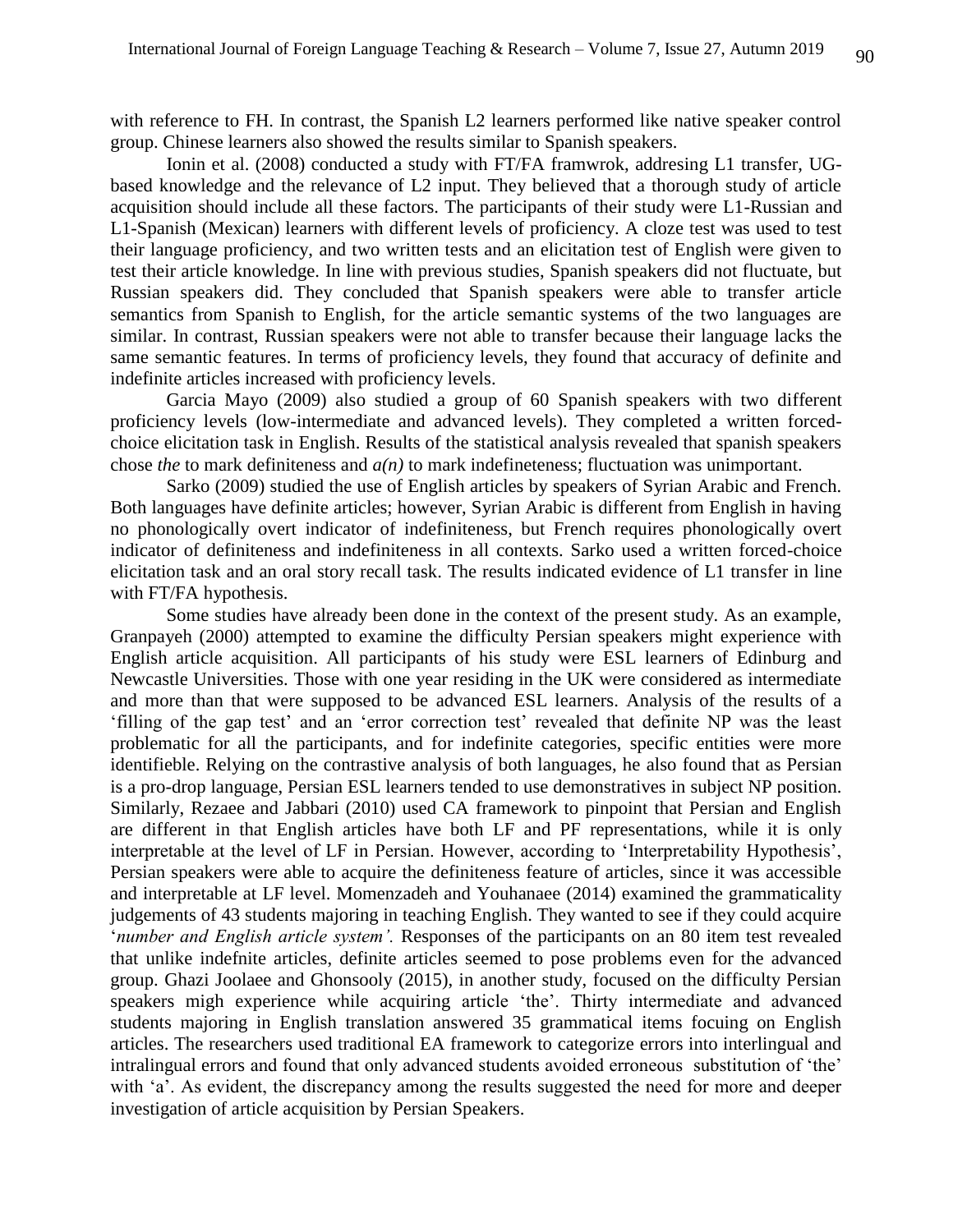## **Persian and English DP structurs**

English is a language with a complete article system (Hawkins, 2001). It has three articles, *the, a* and  $\emptyset$  (zero). They have different interpratations that can be discussed with reference to Bickerton's (1981) and Ionin et al.'s (2004) frameworks mentioned above. Persian language, on the other hand, is a [-article] language, though like Mandarin, Cantonese, Korean and Japanese, Persian has some means of expressing semantic features like defininiteness. In Persian, like Mandarin (Zdorenko & Paradis, 2008), definiteness and indefiniteness can be marked by the use of demonstrative pronouns /*i:n*/ meaning 'this' and /*a:n*/ for 'that' and the numerical /jek/ for 'one'. In addition, /i:/ can be added to the end of NPs as an indefiniteness marker. However, neither demonstrative pronouns nor the numerical is considered as article systems (Zdorenko & Paradis, 2008). Hence, Persian language is labled as articleless language in this study.

### **Research questions and hypotheses**

This study was conducted to answer the following research questions:

Q1. What is the effect of learners' proficiency levels on the number of article misuse and incorrect article omission?

Q2. Do L1 Persian speakers fluctuate between specificity and definiteness settings of ACP in specific indefinite contexts?

Q3. Does lack of English-like DP structure in Persian result in omission errors?

 With regard to the lack of parallelism between article semantics in English and Persian, the following hypotheses were formulated in this study:

1) As the learners' proficiency levels increase, the number of incorrect article omission decreases.

2) L1 Persian speakers fluctuate between specificity and definiteness settings of ACP in specific indefinite contexts. In other words, Functional Hypothesis predicts two types of errors: "*the*  misuse in [+specific, -definite] contexts and *a* misuse in [-specific, +definite] contexts (Ionin et al., 2004, p.19)".

3) Lack of English-like DP structure in Persian results in many omission errors.

### **Method**

#### **Participants**

The 90 participants of the present study were randomly selected from students of an Iranian university majoring in English translation. They were divided into three groups depending on the number of years studying English at this University. In addition, as the focus of the study was on English articles, the grammar section of the Oxford Placement Test (Allan, 1992) was used as a confirmatory evidence for such grouping. The elementary group consisted of 22 female and eight male students ranging in age from 19 to 22. The intermediate group consisted of 25 female and five male students. Their age ranged from 21 to 25. The advanced group involved 21 female and nine male students ranging in age from 22 to 31. Table 1 summarizes the information about the groups.

| <b>Table 1.</b> Participants of the Study    |    |       |       |                                                   |  |  |  |  |  |
|----------------------------------------------|----|-------|-------|---------------------------------------------------|--|--|--|--|--|
| Group                                        |    |       |       | n Age range Score range English Classroom (years) |  |  |  |  |  |
| <b>Elementary (22F/8M)</b>                   | 30 | 19-22 | 30-42 | 1-2 (freshmen $&$ Sophomore)                      |  |  |  |  |  |
| <b>Intermediate <math>(25F/5M)</math></b> 30 |    | 21-25 | 67-73 | $3-4$ (junior & senior)                           |  |  |  |  |  |

**Table 1.** *Participants of the Study*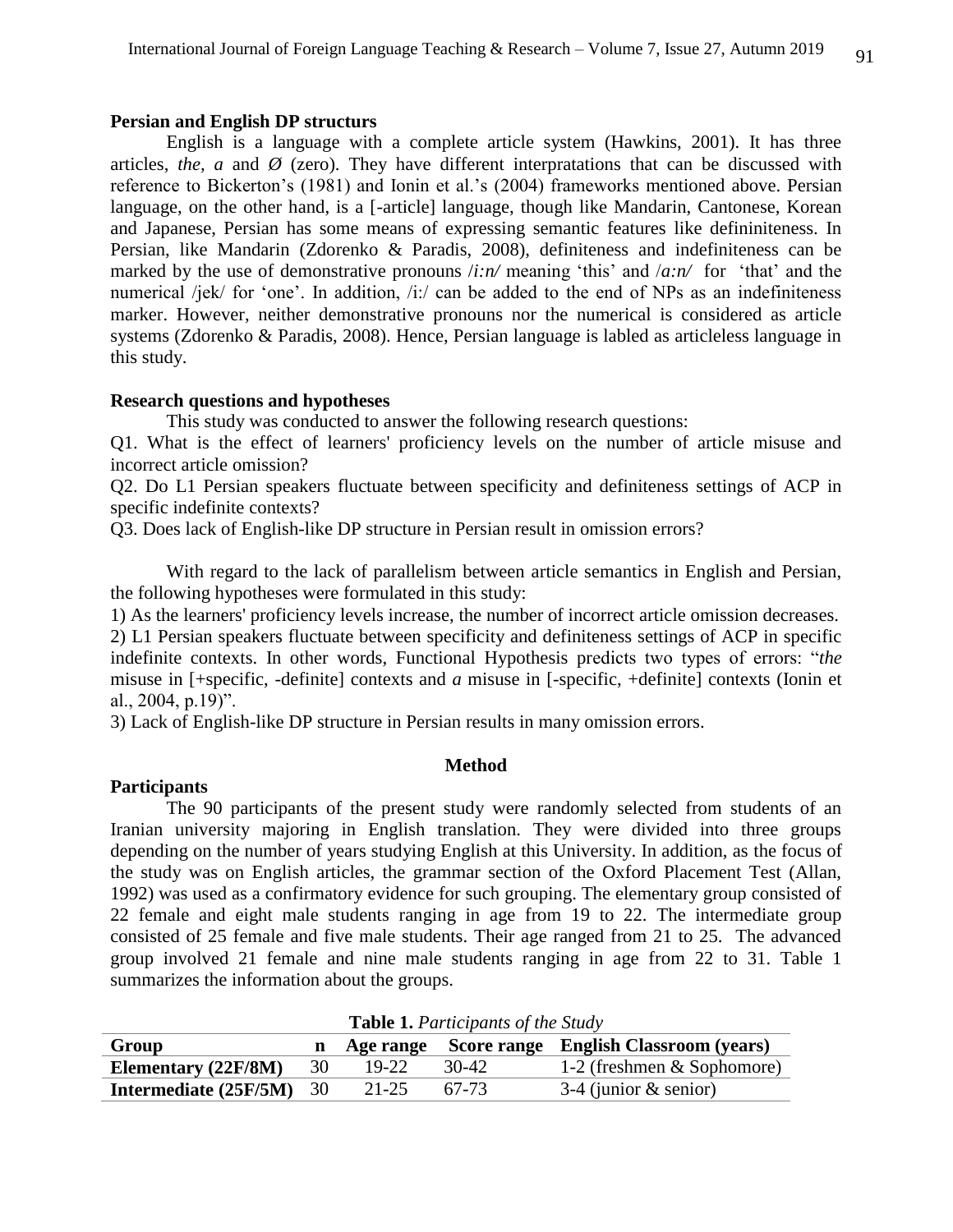| <b>Advanced</b> (21F/9M) | 30 | 22-31 | 85-95 | 5-6 (MA) |
|--------------------------|----|-------|-------|----------|

### **Instruments**

The instrument of this study was the same as Ionin et al.'s (2004) forced-choice elicitation task, except for the number of dialogues. The original task consisted of 76 short dialogues, and as far as the validity concerns, they confirmed that the format and the content provides a full control over all four possible contexts of definiteness and specifity. Elimination of the items in this study was done for practical reasons and the fact that the scope of this study was not as wide as Ionin et al.'s. However, the 20 chosen items as shown in the following table cover all four possible contexts of definiteness and specificity framework, and after consulting with two university professors in the field of linguistics, they confirmed the content validity of the task. The following table indicates the contents of the task:

| Table 2. Components of the Forced-choice Elicitation Task |                                                     |            |  |  |  |  |
|-----------------------------------------------------------|-----------------------------------------------------|------------|--|--|--|--|
| <b>Context</b>                                            | $[+definite](target: the)$ $[-definite](target: a)$ |            |  |  |  |  |
| $[+specific]$                                             | 5 dialogues                                         | 5dialogues |  |  |  |  |
|                                                           | [-specific] 5dialogues                              | 5dialogues |  |  |  |  |

 Each dialogue was followed by three choices including *the, a/an* and *Ø.* The contexts provided by the dialogues allowed the researcher to test predictions about fluctuation of Persian speakers between definiteness and specificity. The task was given to control group native speakers by Garcia Mayo (2009) and Ionin et al. (2008). In both studies, the researchers faced with only two problematic cases, and as expected, native speakers made correct choices nearly in all cases. The following are instances of the dialogues designed by Ionin et al. (2004, p.68):

1) [+definite, +specific] Conversation between two police officers

Police Officer Clark: I haven't seen you in a long time. You must be very busy.

Police Officer Smith: Yes. Did you hear about Miss Sarah Andrews, a famous lawyer who was murdered several weeks ago? We are trying to find (a, the,  $\Box$ ) murderer of Miss Andrews – his name is Roger Williams, and he is a well-known criminal.

2) [+definite, –specific] Conversation between a police officer and a reporter

Reporter: Several days ago, Mr. James Peterson, a famous politician, was murdered! Are you investigating his murder?

Police officer: Yes. We are trying to find (a, the,  $\Box$ ) murderer of Mr. Peterson – but we still don't know who he is.

3) [–definite, +specific] In an airport, in a crowd of people who are meeting arriving passengers Man: Excuse me, do you work here?

Security guard: Yes.

Man: In that case, perhaps you could help me. I am trying to find (a, the  $\Box$ ) red-haired girl. I think that she flew in on Flight 2329.

4) [–definite, –specific] In a children's library

Child: I'd like to get something to read, but I don't know what myself.

Librarian: Well, what are some of your interests? We have books on any subject.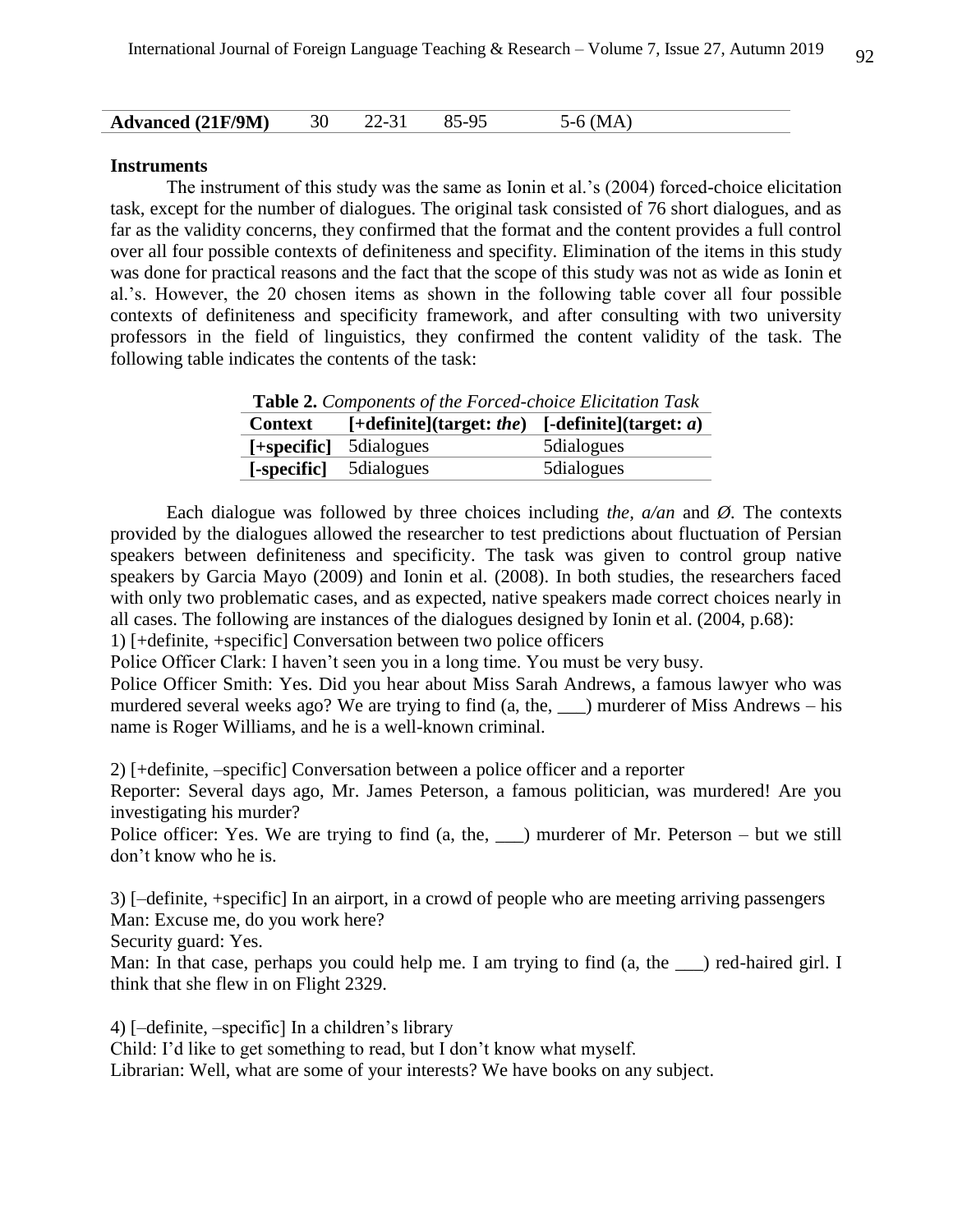Child: Well, I like all sorts of things that move – cars, trains  $\ldots$  I know! I would like to get (a, the, book about airplanes! I like to read about flying!

 In terms of reliability, Ionin et al. had no mention of reliability estimate, but since shortening of the task items could be regarded as a threat to its reliability, the Cronbach alpha coefficient was estimated as the index of its internal consistency and it was .72.

#### **Procedure**

The data collection took place in university classroom settings for all participants of the study. They were randomly selected from among the students of an Iranian University, ranging from freshman to MA. All of them were English students. First, they participated in the grammar section of Allan's (1992) Oxford Placement Test. Based on the results of the test and years of studying in the university, 90 students were chosen for the second test which was the same as Ionin et al.'s (2004) forced-choice elicitation task. They were told that they would be reading 20 dialogues and were asked to decide among the three choices including *the, a,* or no article. In addition, the participants were asked to fill out the first part of the questionnaire with information about their gender, age, length of exposure to English and setting of the exposure.

#### **Results**

In this section, the results of the Forced-choice elicitation task are presented for each proficiency level. Then a comparison is made among the performance of all groups.

#### **Results of the Elementary Group**

The results of the 30 participants of this group have been summarized in the following table.

|               | <b>Lable 5.</b> Results of Elementary Learners in all Contexts |         |   |                                  |         |
|---------------|----------------------------------------------------------------|---------|---|----------------------------------|---------|
|               | $[+definite](target the)$                                      |         |   | $[-definite]$ (target <i>a</i> ) |         |
|               | the                                                            |         | a | the                              | a       |
|               | omission                                                       |         |   | omission                         |         |
| $[+specific]$ | 85 (57%)                                                       | 24(16%) |   | 23(15%)                          | 87(58%) |
|               | 41(27%)                                                        |         |   | 40(27%)                          |         |
| [-specific]   | 80 (53%)                                                       | 25(17%) |   | 33(22%)                          | 86(57%) |
|               | $45(30\%)$                                                     |         |   | 31(21%)                          |         |

**Table 3.** *Results of Elementary Learners in all Contexts*

As evident in the table, the elementary learners participating in the study had some problems with making distinction between English articles in general. Level of accuracy of both definite and indefinite articles in either [+specific] or [-specific] context is low (53%-58%). According to the previous research and especially native speakers' performance as the control group, the accuracy of 90% and above is considered as at ceiling (Zdorenko & Paradis, 2008). In all cases, the accuracy level was lower than the ceiling level.

 In addition, the percentage of correct use of *the* was higher in [+specific] than [-specific], yet the mean difference was not significant  $[t = .712, df = 29, p = .482]$ . Similar results were obtained for the correct use of *a,* 58% and 57% in [+ specific] and [-specific] contexts respectively.

 Another concern of this study was to investigate the misuse of *a* in [+definite] and [+/ specific] contexts. The results suggest that Persian speakers [-article] showed slightly higher level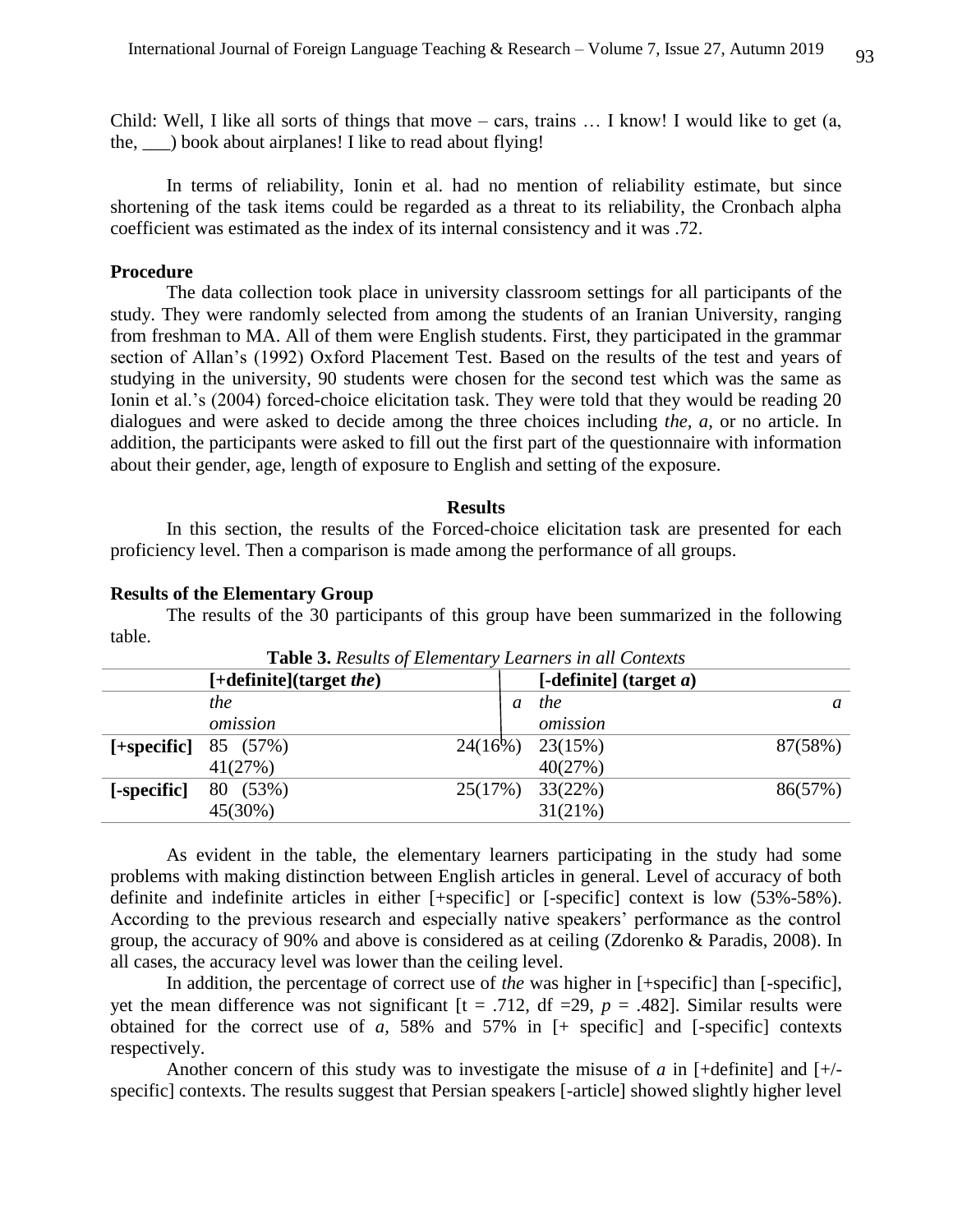of misuse in [-specific] context as predicted by FH, yet conducting paired samples t-test revealed that the difference was not significant  $[t = 1.581, df = 29, p = .125]$ . Another expected result was *the* misuse in the context of [+/-specific]. The table suggests that the misuse was higher in [specific], but statistical analysis showed the difference was not significant  $[t = .474, df = 29, p =$ .489]. Moreover, the information of table 3 and figure 1 suggests that in [+definite] context *omission* error was more than *a* misuse in both [+/-specific] contexts.



**Figure 1.** *Elementary Learners Use of Articles in [+definite] Contexts*

Similar results were obtained for [-definite] context. As shown in the following figure, *omission* error is higher than *the* misuse in both [+/-specific] contexts.



**Figure 2.** *Elementary Learners Use of Articles in [-definite] Contexts*

## **Results of the Intermediate Group**

Table 4 and figures 3 and 4 represent the results of article use and misuse by the intermediate group.

|               | <b>Table 4.</b> Results of Intermediate Learners in all Contexts |               |                           |         |  |  |  |  |
|---------------|------------------------------------------------------------------|---------------|---------------------------|---------|--|--|--|--|
|               | $[+definite](target the)$                                        |               | [-definite] $\arctan a$ ] |         |  |  |  |  |
|               | the                                                              | $\mathfrak a$ | the                       | a       |  |  |  |  |
|               | omission                                                         |               | omission                  |         |  |  |  |  |
| $[+specific]$ | 99<br>$(66\%)$                                                   | 14(9%)        | $21(14\%)$                | 85(57%) |  |  |  |  |
|               | 37(25%)                                                          |               | 44(29%)                   |         |  |  |  |  |
| [-specific]   | 91 (61%)                                                         | 20(13%)       | 28(19%)                   | 87(58%) |  |  |  |  |
|               | 39(26%)                                                          |               | 35(23%)                   |         |  |  |  |  |

**Table 4.** *Results of Intermediate Learners in all Contexts*

If 90% and above is considered as the optimal performance, intermediate learners could not reach that point. Correct use of [+/- definite] articles ranges from 57% to 66%, and unlike elementary level learners, better results are observed with *the* use. In [+definite] contexts, higher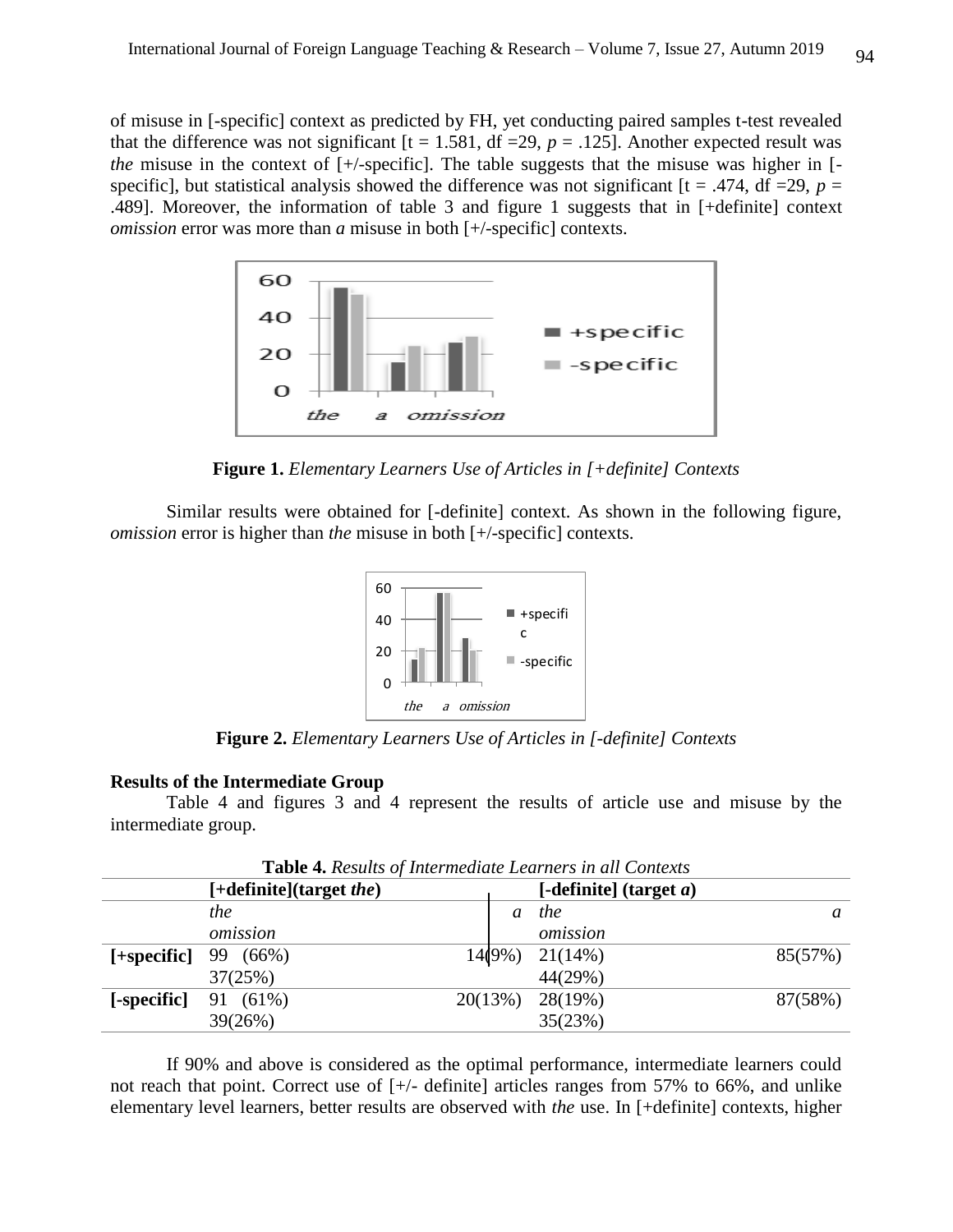level of correct use of *the* is observed in [+specific] context, but using paired samples t-test analysis showed that it was not significant  $[t = 1.204, df = 29, p = .238]$ .

With regard to *a* misuse in [+definite] context, both table 4 and figure 3 indicate higher levels in [-specific] context, yet statistical analysis proved the difference was not significant  $[t =$ .583, df = 29,  $p = .564$ ].



**Figure 3.** *Intermediate Learners Use of Articles in [+definite] Contexts*

Figure 4 reveals a difference between *the* misuse in the context of [+/-specific]. Paired ttest analysis, however, indicated that this difference was not significant  $[t = 1.564, df = 29, p =$ .129].



**Figure 4.** *Intermediate Learners Use of Articles in [-definite] Contexts*

In terms of *omission* error, figures 3 and 4 suggest a considerable level of article omission among intermediate EFL learners. This type of error is observed in both [+/-definite] and [+/ specific] contexts.

## **Results of the Advanced Group**

The results obtained from 30 advanced participants of the study are summarized in table 5, figures 5 and 6.

|               | $[+definite](target the)$ |               | $\left[ -definite \right]$ (target a) |          |
|---------------|---------------------------|---------------|---------------------------------------|----------|
|               | the                       | $\mathfrak a$ | the                                   | a        |
|               | omission                  |               | omission                              |          |
| $[+specific]$ | 129 (86%)                 | 9(6%)         | 23(15%)                               | 112(75%) |
|               | 12(8%)                    |               | $15(10\%)$                            |          |
| [-specific]   | 105 (70%)                 | 20(13%)       | 23(15%)                               | 101(67%) |
|               | 25(17%)                   |               | 26(18%)                               |          |

**Table 5.** *Results of Advanced Learners in all Contexts*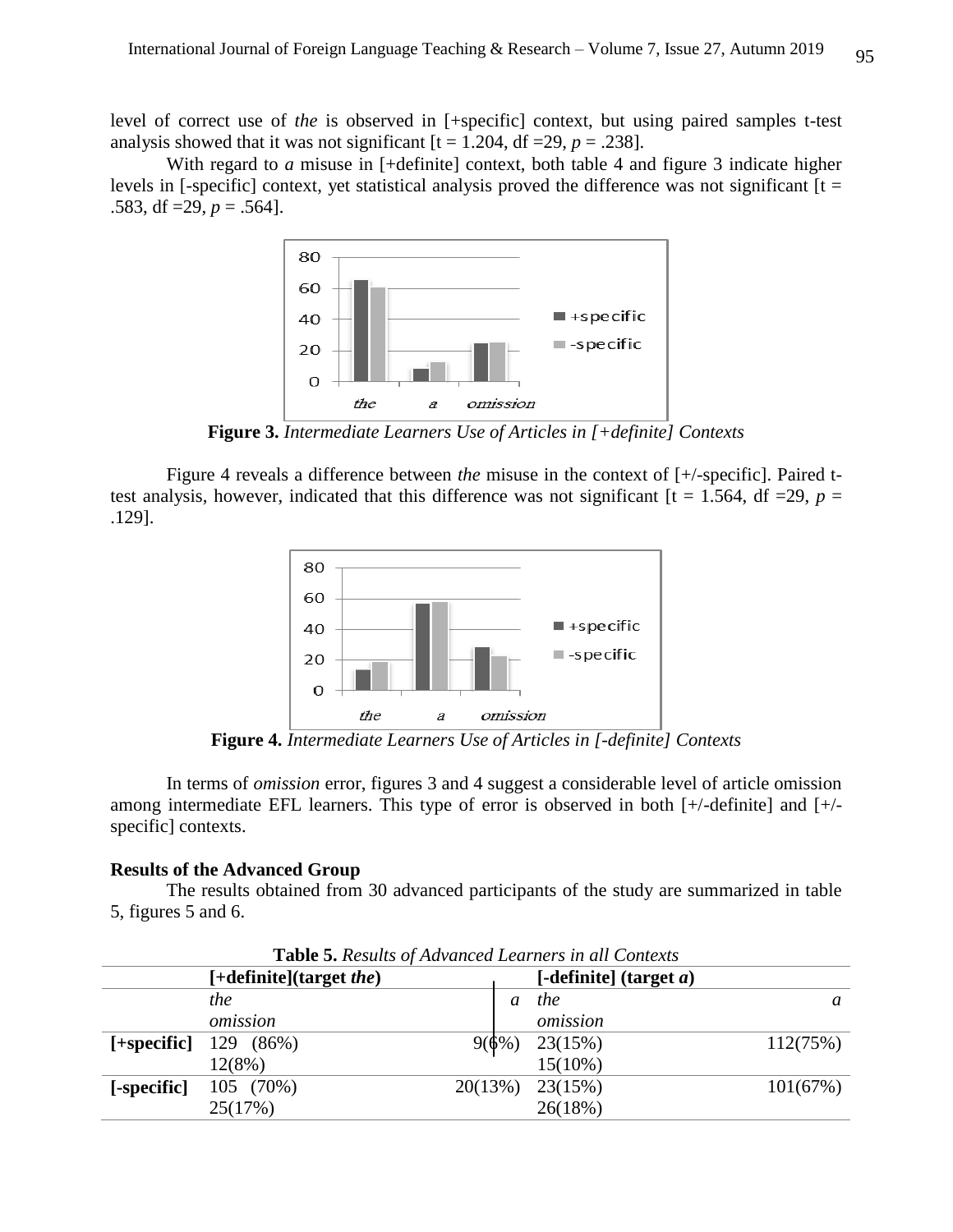The information in table 5 suggests that English article system is even problematic for Persian advanced EFL learners. The first item, which comes very close to the expected ceiling in advanced level, is article *the* in [+specific] context. Other cases are below 90% but higher than elementary and intermediate levels. Figure 5 indicates that advance group showed more correct use of *the* in [+specific] context. In contrast with elementary and intermediate groups, this difference was significant  $[t = 3.788, df = 29, p < .05]$ .

 Figure 5 indicates that in line with FH more participants made *a* misuse in [+definite, specific] context, and the difference proved to be significant  $[t = 2.363, df = 29, p < .05]$ .



**Figure 5.** *Advanced Learners Use of Articles in [+definite] Contexts*

However, the information of figure 6 is not in favor of FH, since *the* misuse is exactly the same for both [-definite, +specific] and [-definite, -specific] contexts.



**Figure 6.** *Advanced Learners Use of Articles in [-definite] Contexts*

Finally, table 5, figure 5 and 6 indicate that *omission* error does exist in advanced level. In both [+definite] and [-definte] contexts, higher levels of *omission* error was observed in [ specific] context.

## **Results of Article Use in Different Proficiency Levels**

To determine the effect of language proficiency or years of exposure on Persian speakers' article use, one-way ANOVA analysis was conducted to the data obtained from the participants of different proficiency levels in four different contexts. The results of this part can also shed some light on the article acquisition of Persian EFL learners.

 First, the leaners of three proficiency levels were examined in terms of the correct use of [+definite] article in both [+specific] and [-specific] contexts. The following table shows the ANOVA analysis of [+definite, +specific] context: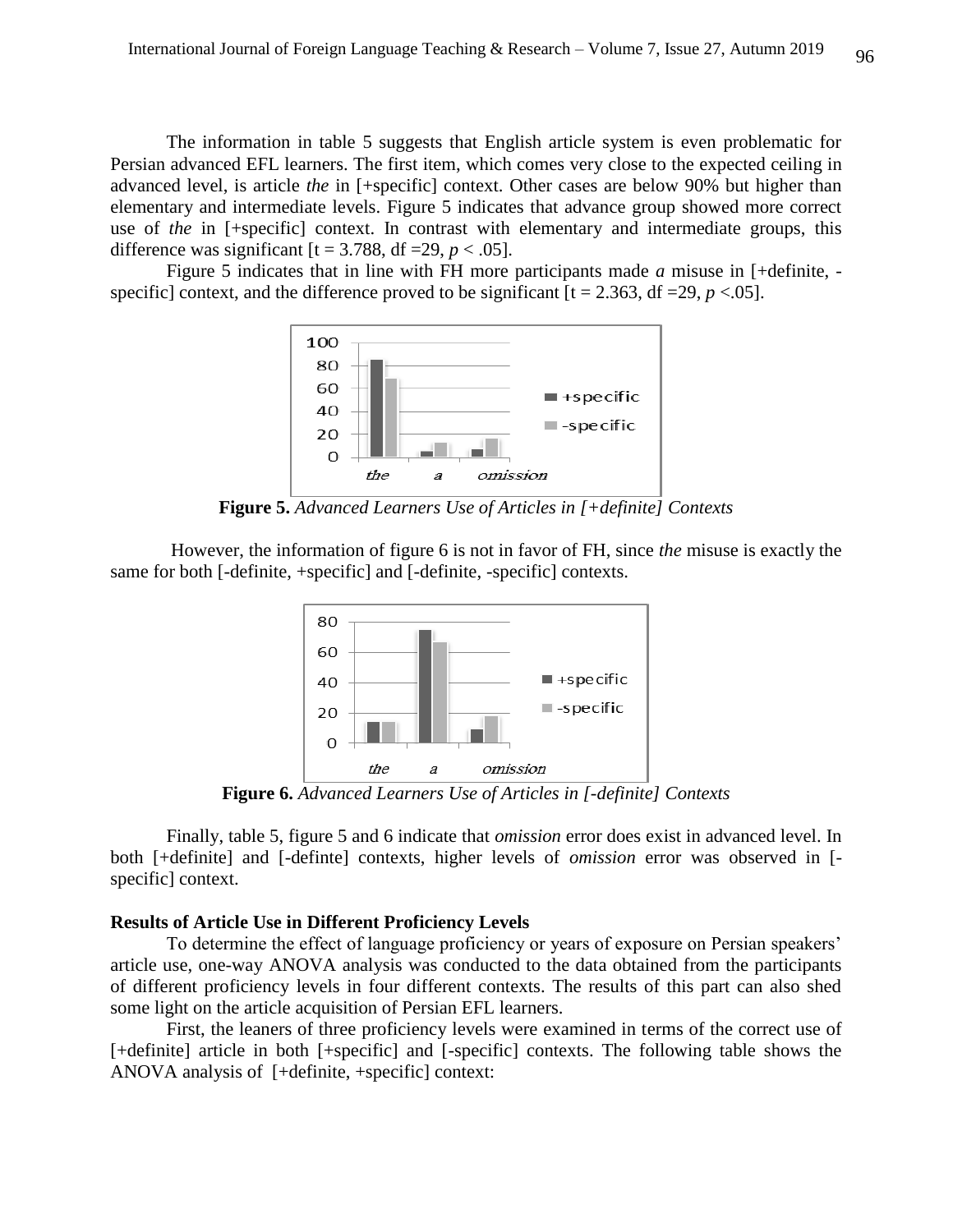|                | <b>Table 0.</b> AINOVA of [+aefinite] Article Use in $[+$ specific] Context |    |               |        |      |
|----------------|-----------------------------------------------------------------------------|----|---------------|--------|------|
|                | Sum<br>оf                                                                   | Df | <b>Mean</b>   |        | Sig. |
|                | <b>Squares</b>                                                              |    | <b>Square</b> |        |      |
| <b>Between</b> | 36.356                                                                      |    | 18.178        | 13.448 | .000 |
| <b>Groups</b>  |                                                                             |    |               |        |      |
| Within         | 117.600                                                                     | 87 | 1.352         |        |      |
| <b>Groups</b>  |                                                                             |    |               |        |      |
| <b>Total</b>   | 153.956                                                                     | 89 |               |        |      |
|                |                                                                             |    |               |        |      |

**Table 6.** *ANOVA of [+definite] Article Use in [+specific] Context*

Since the results showed the significant difference between the means of the groups, Bonferroni post-hoc was used to locate the exact place of difference. It revealed that the participants of advanced group significantly performed better than elementary and intermediate in the [+definite, +specific] context. The same analysis was applied to [+definite, -specific] context and the following results were obtained:

| <b>Table 7.</b> ANOVA of [+definite] Article Use in [-specific] Context |                |       |               |       |      |  |  |  |
|-------------------------------------------------------------------------|----------------|-------|---------------|-------|------|--|--|--|
|                                                                         | Sum            | of Df | <b>Mean</b>   | F     | Sig. |  |  |  |
|                                                                         | <b>Squares</b> |       | <b>Square</b> |       |      |  |  |  |
| <b>Between</b>                                                          | 14.067         | ∍     | 7.033         | 7.570 | .001 |  |  |  |
| <b>Groups</b>                                                           |                |       |               |       |      |  |  |  |
| <b>Within</b>                                                           | 80.833         | 87    | .929          |       |      |  |  |  |
| <b>Groups</b>                                                           |                |       |               |       |      |  |  |  |
| <b>Total</b>                                                            | 94.900         | 89    |               |       |      |  |  |  |
|                                                                         |                |       |               |       |      |  |  |  |

Using Bonferroni post-hoc analysis showed that the only significant difference is between advanced and elementary groups.

 The next ANOVA analysis was conducted to find whether there was a significant difference among the means of the groups in terms of correct use of *a* in [+specific] and [specific] contexts. The following table shows the results:

| <b>Table 0.</b> Thro VIT of f acjuillef in the c'use in f 17 specific f contexts |                          |    |               |        |      |  |  |  |
|----------------------------------------------------------------------------------|--------------------------|----|---------------|--------|------|--|--|--|
|                                                                                  | <b>Sum of Squares</b> Df |    | <b>Mean</b>   |        | Sig. |  |  |  |
|                                                                                  |                          |    | <b>Square</b> |        |      |  |  |  |
| <b>Between Groups</b>                                                            | 93.067                   |    | 46.533        | 21.416 | .000 |  |  |  |
| <b>Within Groups</b>                                                             | 189.033                  | 87 | 2.173         |        |      |  |  |  |
| <b>Total</b>                                                                     | 282.100                  | 89 |               |        |      |  |  |  |

**Table 8.** *ANOVA of [-definite] Article Use in [+/-specific] Contexts*

The results of Bonferroni post-hoc analysis suggest that there was a significant difference between the means of three groups. It means that intermediate group significantly outperformed elementary group, and advanced group significantly was better than intermediate group in terms of using [-definite] article in [+/-specific] context.

 The third analysis addressed article misuse. It involved the misuse of [+definite] article in [+/-specific] contexts and [-definite] article misuse in [+/-specific] contexts. With regard to *the*  misuse in [+specific] context, the following results were obtained: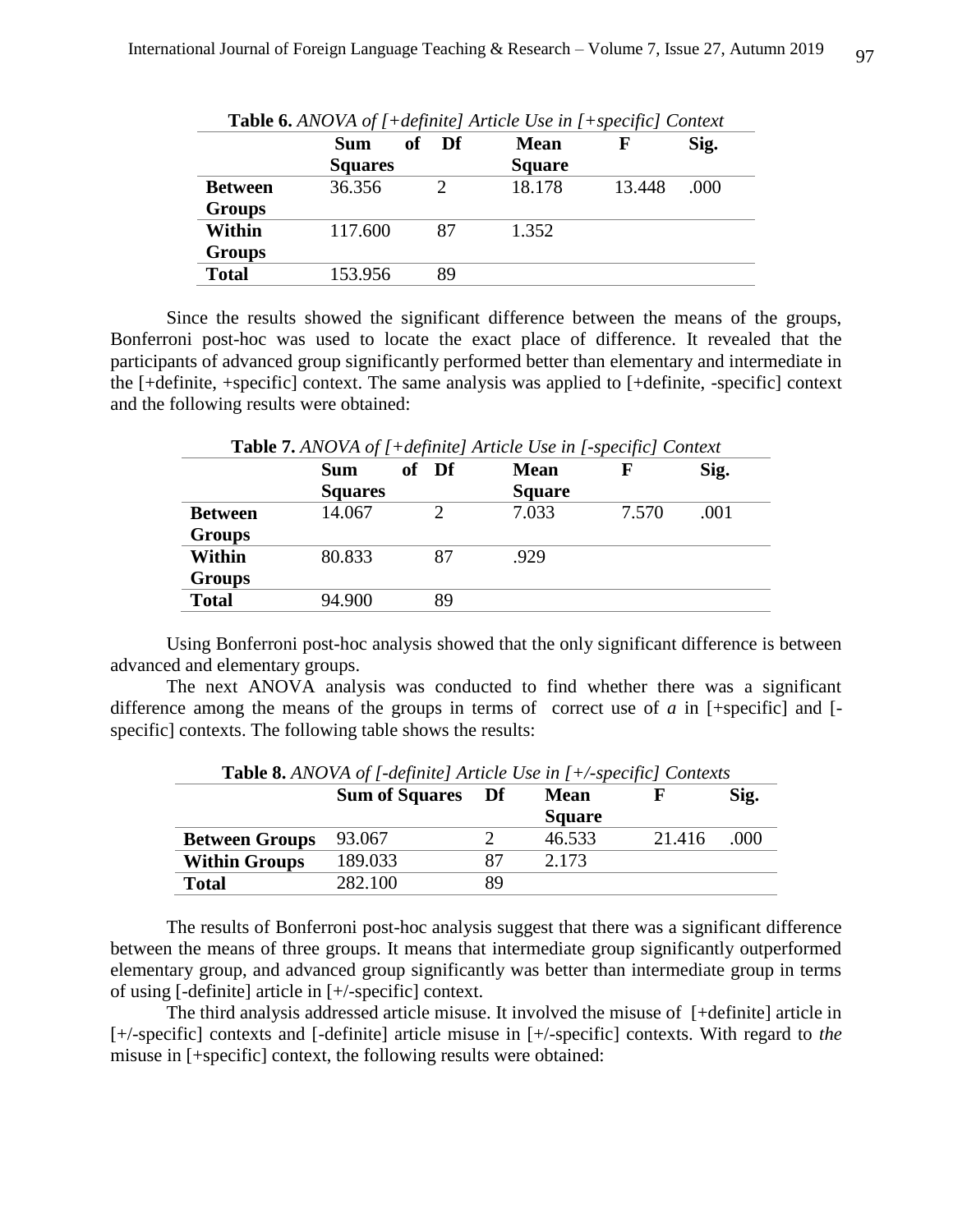|                                 | Sum<br><b>Squares</b> | of Df | Mean<br><b>Square</b> | F     | Sig. |
|---------------------------------|-----------------------|-------|-----------------------|-------|------|
| <b>Between</b><br><b>Groups</b> | 4.356                 |       | 2.178                 | 4.741 | .011 |
| Within<br><b>Groups</b>         | 39.967                | 87    | .459                  |       |      |
| <b>Total</b>                    | 44.322.               | 89    |                       |       |      |

Since the results showed significant difference among the three proficiency groups, Bonferroni post-hoc was used which indicated no significant difference between intermediate and advanced groups. However, the results revealed that advanced group was significantly different from the elementery group. The results of ANOVA analysis, howerver, showed significant difference between elementay and advanced groups.

| <b>Table 10.</b> ANOVA of the Misuse in [-specific] Context |                |  |       |               |      |      |  |  |
|-------------------------------------------------------------|----------------|--|-------|---------------|------|------|--|--|
|                                                             | Sum            |  | of Df | <b>Mean</b>   | F    | Sig. |  |  |
|                                                             | <b>Squares</b> |  |       | <b>Square</b> |      |      |  |  |
| <b>Between</b>                                              | 1.156          |  |       | .578          | -924 | .401 |  |  |
| <b>Groups</b>                                               |                |  |       |               |      |      |  |  |
| Within                                                      | 54.400         |  | 87    | .625          |      |      |  |  |
| <b>Groups</b>                                               |                |  |       |               |      |      |  |  |
| <b>Total</b>                                                | 55.556         |  | 89    |               |      |      |  |  |
|                                                             |                |  |       |               |      |      |  |  |

As evident in table 11, there is no significant difference among the means of the groups in terms of [-definite] article misuse in [+specific] context.

|                |                |       | <b>Lable 11.</b> Thro VII of a misuse in $\mu$ specific context |      |       |
|----------------|----------------|-------|-----------------------------------------------------------------|------|-------|
|                | Sum            | of Df | <b>Mean</b>                                                     | К    | Sig.  |
|                | <b>Squares</b> |       | <b>Square</b>                                                   |      |       |
| <b>Between</b> | .000           |       | .000                                                            | .000 | 1.000 |
| <b>Groups</b>  |                |       |                                                                 |      |       |
| <b>Within</b>  | 70.100         | 87    | .806                                                            |      |       |
| <b>Groups</b>  |                |       |                                                                 |      |       |
| <b>Total</b>   | 70.100         | 89    |                                                                 |      |       |
|                |                |       |                                                                 |      |       |

**Table 11.** *ANOVA of a Misuse in [+specific] Context*

Similarly, no significant difference was observed in the performance of the groups in terms of article misuse in [-definite, -specific] context (table 12).

| <b>Table 12.</b> ANOVA of a Misuse in [-specific] Context |                |       |               |      |      |  |  |
|-----------------------------------------------------------|----------------|-------|---------------|------|------|--|--|
|                                                           | <b>Sum</b>     | of Df | <b>Mean</b>   |      | Sig. |  |  |
|                                                           | <b>Squares</b> |       | <b>Square</b> |      |      |  |  |
| <b>Between</b>                                            | 1.689          |       | .844          | .933 | .397 |  |  |
| <b>Groups</b>                                             |                |       |               |      |      |  |  |
| Within                                                    | 78.767         |       | .905          |      |      |  |  |
| <b>Groups</b>                                             |                |       |               |      |      |  |  |

 $T_{\alpha}$ **ble 12.**  $AMOVA$  of a Misuse in  $\alpha$  specified  $C$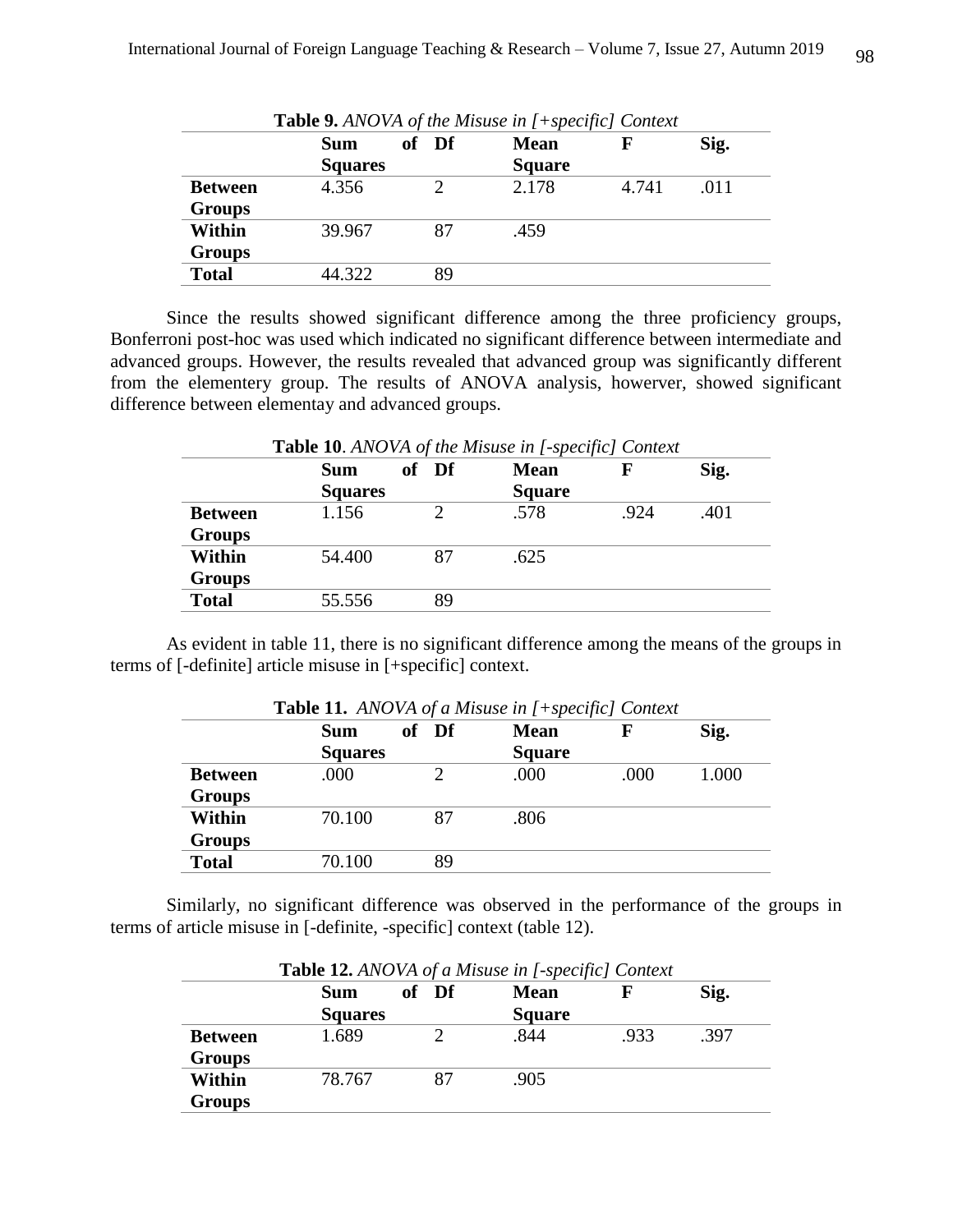| m<br>Total |  |  |  |
|------------|--|--|--|
|            |  |  |  |

 The last ANOVA analysis was conducted to find the possible difference among the means of the groups with regard to the incorrect article omission. Table 13 features the results.

| Table 13. ANOVA of Article Omission |                |  |       |               |        |      |  |  |
|-------------------------------------|----------------|--|-------|---------------|--------|------|--|--|
|                                     | Sum            |  | of Df | <b>Mean</b>   | F      | Sig. |  |  |
|                                     | <b>Squares</b> |  |       | <b>Square</b> |        |      |  |  |
| <b>Between</b>                      | 140.600        |  | ∍     | 70.300        | 16.167 | .000 |  |  |
| <b>Groups</b>                       |                |  |       |               |        |      |  |  |
| Within                              | 378.300        |  | 87    | 4.348         |        |      |  |  |
| <b>Groups</b>                       |                |  |       |               |        |      |  |  |
| <b>Total</b>                        | 518.900        |  | 89    |               |        |      |  |  |
|                                     |                |  |       |               |        |      |  |  |

The results indicated a significant difference among the means of the groups. To reveal the exact place of difference, Bonferroni post-hoc analysis was conducted, and the results showed no difference between elementary and intermediate groups. Both groups had higher rate of inaccurate article omission than the advanced group. In other words, inaccurate article omission significantly decreased in the advanced group.

#### **Discussion**

In this section, the results of the study are compared and contrasted in relation to the previous findings in order to test the research hypotheses of the study.

 First, the results of three proficiency levels suggest that Persian speakers, regardless of their levels, had problems with using English articles. Their accuracy level for both [+definite] and [-definite] contexts was below the optimum level of 90% accuracy. Momenzadeh and Youhanaee (2014) came to the same conclusion when they compared their results with the control group native speakers. Garcia Mayo and Hawkins (2009) and Hawkins, et al. (2006) came to the same conclusion that the problem of article acquisition may persist until the very late stages of language acquisition, and many learners donot reach native-like level of perfomance. The only case which was near the level was advanced learners' *the* use in [+definite, +specific] context (86%). Lardiere (2004), Robertson (2000) and White (2003a) found similar results in their studies with [-article] languages. Learners were more accurate in choosing the definite article in [+definite] contexts than indefinite article in [-definite] contexts. Anderson (1978) came to the same conclusion with Spanish [+article] speakers. Hawkins, et al. (2006, p.21) explain this with refernce to "featural context of insertion for articles: *a* is inserted in [D, -definite, +singular] contexts, *the* inserted in [D,+definite] contexts. Thus in order to use *a* appropriately, learners have to identify the feature [singular] as relevant for the insertion of this article". Lardiere (2004, p. 335) refers to the same hypothesis that "definite articles in English need not take number and the count/mass distinction into account, which makes them less featurally complex than indefinites in at least one respect". In other words, regarding the acquisitoin of English article system, Persian speakers followed the same order of previous studies. The first article that was acquired was *the* followed by *a* (Garcia Mayo, 2009); however, the results of the study could not reveal anything about the acquisition of *null article.* In contrast, Su (2016) conducted a study with 18 ESL learners with different L1 Backgrouds, studying in a university in the United States,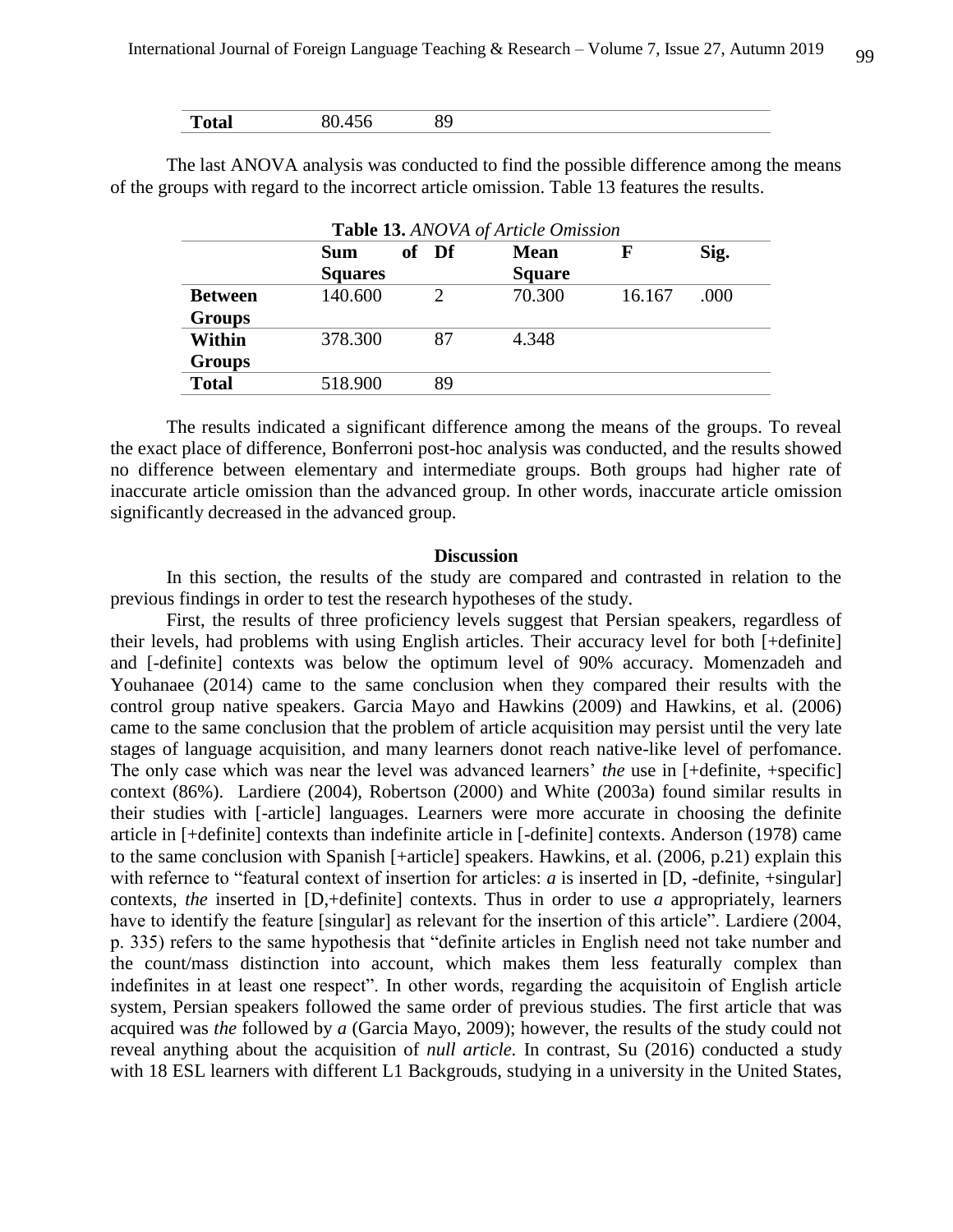revealed that the sequence of article acquisition was 'a', 'the' and 'zero-article' for both +Art and –Art languages.

 With regard to the second question of the study, FH predicted two types of errors: *the*  misuse in [+specific, -definite] contexts and *a* misuse in [-specific, +definite] contexts. The errors were found in all proficiency levels, yet in contrast with the prediction of the hypothesis, elementary and intermediate learners didnot fluctuate between [+/-specifity] contexts; the observed difference was not significant. However, advanced learners fluctuate between article use in [+definite, -specific] context but not in [-definite, +specific] context. In other words, they misused indefinite article in [+definite,-specific] context but showed no sensitivity to make distinction between [+specific, -definite] and [-specific,-definite] contexts. Another piece of evidence which can be used in favor of FH is higher rate of definite article in [+definite, +specific] context. Comparing [+definite, +specific] and [+definite, -specific] cases of three proficiency levels reveals that although in all cases higher rates of [+definite, +specific] are observed, the difference is only significant in advanced learners. Consequently, FH and ACP could only predict the performance of advanced learners, and the evidence accumulated from elementary and intermediate could not pave the way for accepting the Ionin et al.'s FH hypothesis. To save the hypothesis, it may be hypothesized that even for article fluctuation some threshold level of input is necessary. It seems that only advanced learners reach that level.

 The third hypothesis of the study predicted many omission errors due to the lack of the correspondance beween English and Persian DP structures. The data from three proficiency groups indicated many omission errors. This was in line with Geranpayeh (2000) that as Persian is a pro-drop language, Persian English learners must have problems with NPs in subject position. The same trend was observed in Morphy's (1997) study. Korean speakers showed higher levels of English article omission error than Spanish speakers. Persian and Korean are similar in that both are [-article] languages. High rate of omission may be due to the overgenralization of null article in both definite and indefinite contexts (Zdorenko & Paradis, 2008). Similar results also obtained by Chrabaszcz and Jiang's (2014) study with Russian (lacking English like article system) English learners. Elementary and intermediate learners showed higher levels of omission, while it decreased in the advanced group. Statistical analysis proved that advanced group significantly had lower rate of omission errors, but there was no significant difference between the means of elementary and intermediate groups. The same result was obtained by Garcia Mayo (2009) that omission error decreased as the learners' proficiency levels increased. In addition, as Ionin et al. (2008) state, input is a determining factor in article acquisition.

 The data presented in previous section was used as a confirming evidence that as learners' proficiency levels increase, the number of article misuse decreases. It is in line with many crosssectional studies with different proficiency levels (e.g. Garcia Mayo, 2009; Hawkins, et al., 2006; Ionin et al., 2004; Ionin et al., 2008; Lardiere, 2004). Surprisingly, although the rate of correct cases increased significantly with the proficiency level, no significant decrease in aticle misuse was observed in many cases. For example, *a* misuse did not decrease in [+/-specific] context, nor did *the* misuse decrease in [-specific] context. However, *the* misuse decreased significantly with advanced learners and in [+specific] context. It can be concluded that in spite of the fact that accuracy level increased and omission error decreased with proficiency levels, the problem of article misuse still remains even with the advanced Persian speakers.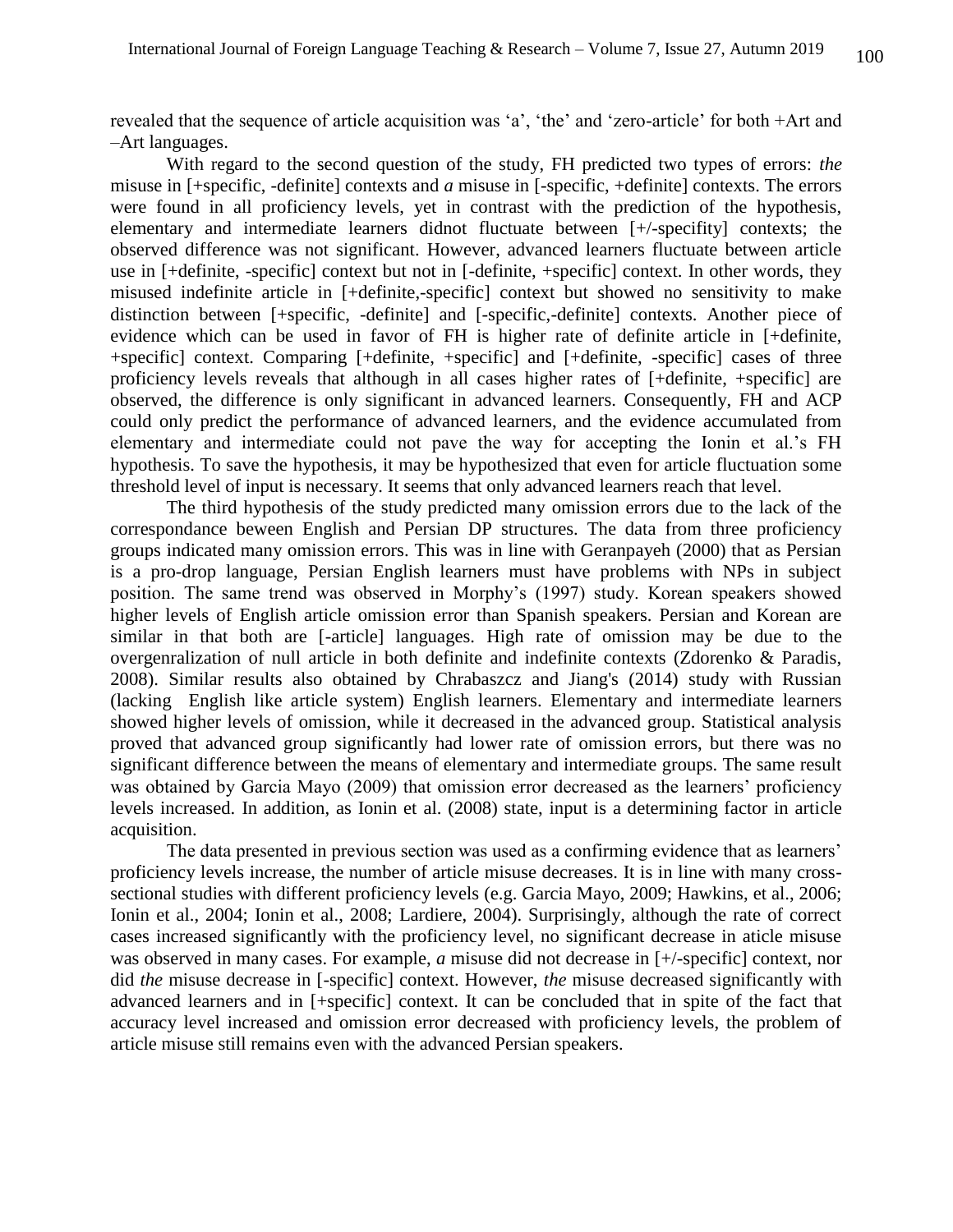#### **Conclusion**

The main goal of the present study was to investigate the acquisition of English article system with reference to Persian speakers of different proficiency levels by using Ionin et al.'s (2004) framework. The overall results of the study showed that Persian speakers approached the so-called ceiling (90% accuracy) only in advanced level and with [+definite] article, *the.* Since Persian is a [-article] language, the main goal of the study was to test the Fluctuation Hypothesis, stating that the speakers of [-article] languages show article misuse in [+definite, -specific] and [ definite, +specific] contexts. The results of the study, however, only showed fluctuation in advanced learners of the study. In addition, many omission errors were observed in all proficiency levels, but it decreased as the proficiency level increased. It was hypothesized that it is due to the lack of correspondence between Persian and English DP structures. Moreover, in most cases, the results of the study showed significant increase in correct article use but no significant decrease in article misuse. Article omission, however, decreased as proficiency level increased. In conclusion, as the related literature suggests, article use is a challenging task for Persian speakers like EFL learners of other languages. It demands high rate of input to approach native-like competence; however, for many EFL learners it may be a formidable task.

 In terms of pedagogical implications, the results could be used to diagnose the learners' fluctuation based on specifity and definiteness framework. The results can help both practitioners and material developers to highlight the problematic areas and present drills, exercises or contrastive explicit explanations at least to intermediate and advanced learners.

#### **References**

Allan, D. (1992). *The Oxford Placement Test.* Oxford: Oxford University Press.

Anderson, J. (1978). Order of Difficulty in Adult Second Language Acquisition. In W. Ritchie, *Second Language Research: Issues and Implications* (pp. 91-108). London: Academic Press.

Bickerton, D. (1981). *Root of Language.* Ann Arbor: Karoma Press.

Chrabaszcz, A., & Jiang, N. (2014). The role of the native language in the use of the English nongeneric definite article by L2 learners: A cross-linguistic comparison. *Second Language Resrach, 30*(3), 351-379.

Garcia Mayo, M. P. (2009). Article Choice in L2 English by Spanish Speakers: Evidence for Full Transfer. In M. Pilar Gracia Mayo, & R. Hawkins, *Second Language Acquisition of Articles: Empirical Findings and implications* (pp. 13-35). Amesterdam: John Benjamin Publishing Company.

Garcia Mayo, M. P., & Hawkins, R. (2009). Introduction: The interest of article acquisition for theories of SLA. In M. P. Garcia Mayo, & R. Hawkins, *Second Language Acquisition of Articles:Empirical Findings and Theoretical Implications* (pp. 1-10). Amesterdam: John Benjamin Publishing Co.

Geranpayeh, A. (2000). The Acquisition of the English Article System by Persian. *Edinburgh Working Papers in AppliedLinguistics*, 10, 37-52.

Ghazi Jolaee, M., & Ghonsooly, B. (2015). Acquisition of the article "The" by Persian Speakers. *Procedia - Social and Behavioral Sciences* , 192, 438 – 446.

Hawkins, R. (2001). *Second Language Syntax: A Generative Introduction.* Malden, Massachusetes: Blackwell Publishers Inc.

Hawkins, R., Al-Eid, S., Almahboob, I., Athanasopoulos, P., Chaengchenkit, R., Rezai, M., Jaensch, Carol., Jeon, Y., Jiang, A., Leung, Y.-K.I., Matsunaga, K., Ortega, M., Sarko, G., Snape, N. and Velasco-Zarate (2006). Accounting for English Article Interpretation by L2 Speakers. In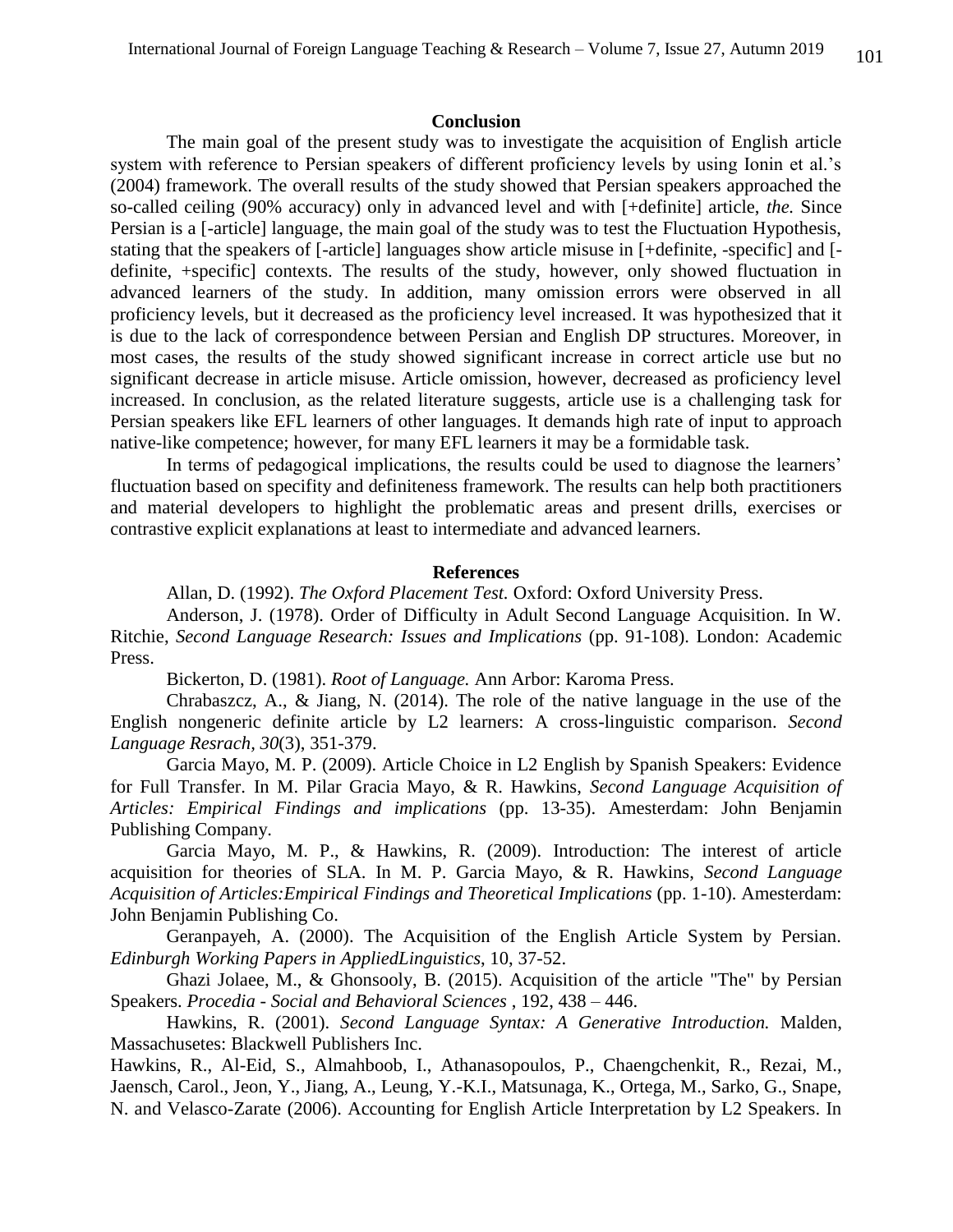S. H. Foster-Cohen, M. Medved Krajnovic, & J. Mihaljevic Djigunovic, *EUROSLA Yearbook* (Vol. 6, pp. 7-25).

Ionin, T., Ko, H., & Wexler, K. (2004). Article Semantics in L2 Acquisition: The Role of Specifity. *Language Acqusition, 12*, 3-69.

Ionin, T., Zubizarreta, M., & Bautista, M. S. (2008). Sources of Linguistic Knowledge in the Second Language Acquisition of English Articles. *Lingua, 118*(4), 554-576.

Lardiere, D. (2004). Knowledge of Definiteness despite Variable Article Omission. In A. Brugos, L. Micciulla, & C. E. Smith, *BUCLD 28 Proceedings* (pp. 328-339). Somerville, MA: Cascadilla Press.

Lu, C. F. (2001). The Acquisition of English Articles by Chinese Learners. *Second Language Studies, 20*, 43-78.

Lyons, C. (1999). *Definiteness.* Cambridge: Cambridge University Press.

Master, P. (2002). Information Structure and English Article Pedagogy. *System, 30*, 331- 348.BIBLIOGRAPHY \m mom14 \l 1033 Momenzadeh, M., & Youhanaee, M. (2014). 'Number' and article choice: The case of Persian learners of English. International Conference on Current Trends in ELT. 98, pp. 1186-1193. Procedia - Social and Behavioral Sciences.

Murphy, S. (1997). Knowledge and Production of English Articles by Advanced Second Language Learners. *Unpoblished Doctoral Dissertation*. Austin: University of Texas at Austin.

Parrish, B. (1987). A New Look at Methodologies in the Study of Article Acquisition for Learners of ESL. *Language Learning, 37*, 361-383.

Rezaee, M. J., & Jabbari, A. A. (2010). The acquisition of definiteness feature by Persian L2 learners of English. *The Journal of Teaching Language Skills*, 2(2), 123-154.

Robertson, D. (2000). Variability in the Use of the English Article System by Chinese Learners of ESL. *Second Language Research*, 153-172.

Sarko, G. (2009). L2 English Article Production by Arabic and French Speakers. In M. P. Garcia Mayo, & R. Hawkins, *Second Language Acquisition of articles: Empirical Findings and* 

*Implications* (pp. 37-66). Amesterdam: John Benjamin Publishing Company.

Schwartz, B. D., & Sprouse, R. (1996). L2 Cognitive States and the Full Transfer/ Full Access Model. *Second Language Research, 12*, 40-72.

Snape, N., Leung, I. Y., & Ting, H. C. (2006). Comparing Chinese, Japanese, and Spanish Speakers in L2 English Article Acquisition: Evidence Against Fluctuation Hypothesis? *Proceeding of the 8th Generative Approaches to Second Language Acquisition Conference (GASLA,2006)* (pp. 132-139). Somerville MA: Cascadilla Proceeding Project.

Sun, G. (2016). The Acquisition of English Articles by second language learners: The sequence, sifferences, and difficulties. *Sage Open*, 1-8. doi:10.1177/2158244016635716

Thomas, M. (1989). The Acquisition of English Articles by First and Second Language Learners. *Applied Psycholinguistics, 10*, 335-355.

Trademan, J. (2002). *The Acquisition of the English Article System by Native Speakers of Spanish and Japanese: A Cross-linguistic Comparison.* New Mexico: University of New Mexico.

White, L. (2003a). *Second Language Acquisition and Universal Grammar.* Cambridge: Cambridge University Press.

White, L. (2003b). Fossilization in Steady State L2 grammars: Implications of Persistent Problems with Inflectional Morphology. *Bilingualism: Language and Cognition, 6*, 128-141.

Zdorenko, T., & Paradis, J. (2008). The Acquisition of Articles in Child Second Language English: Fluctuation, Transfer or Both? *Second Language Research, 24*(2), 227-250.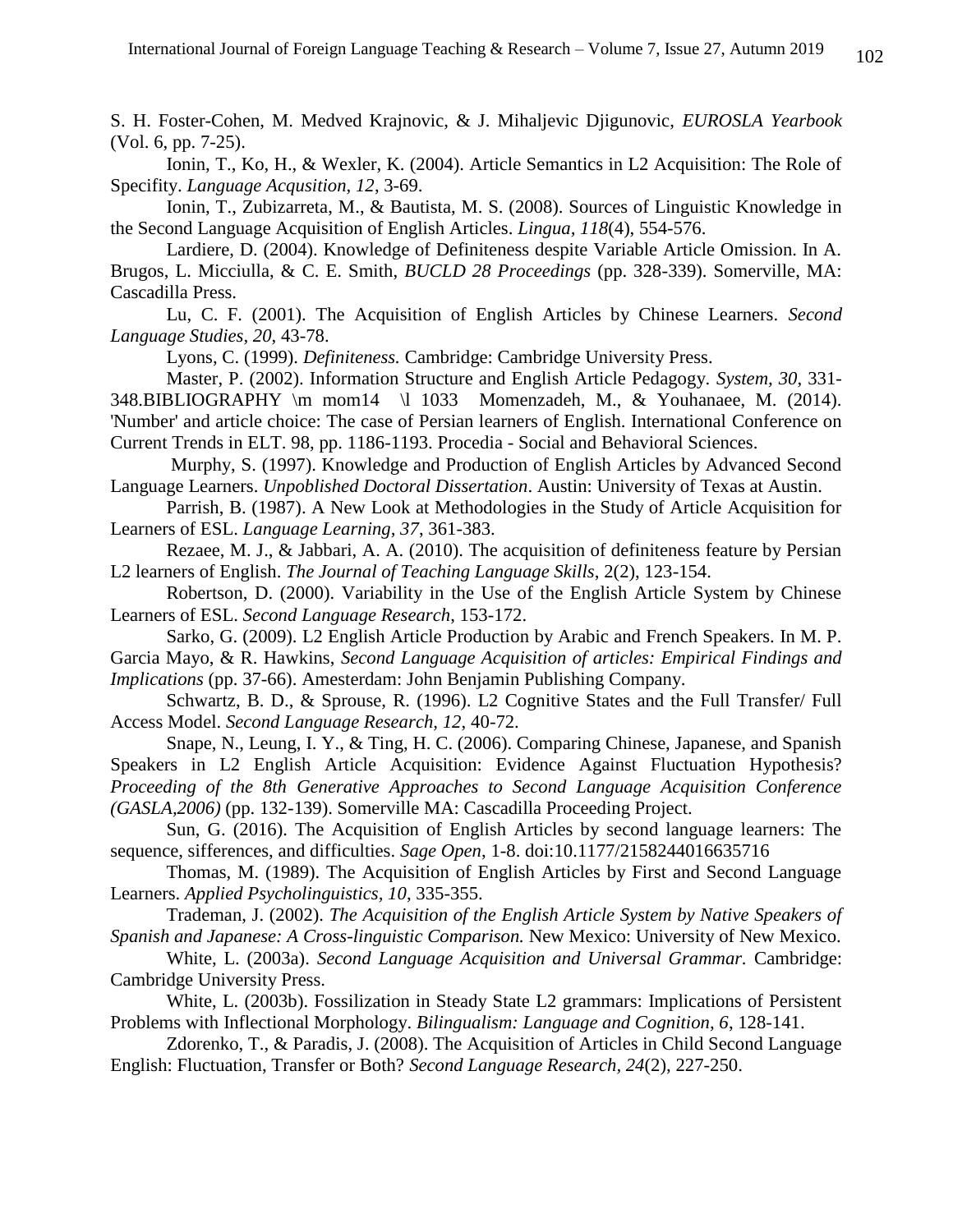# **Appendix**

Unabridged statistical tables based on the order of their appearance in the text Paired Samples Test of '*the'* use

|                                                           |         | <b>Paired Differences</b> |             |                               |                         |          |    |                |
|-----------------------------------------------------------|---------|---------------------------|-------------|-------------------------------|-------------------------|----------|----|----------------|
|                                                           |         | Std.<br>Deviati Error     | Std.        | 95%<br>Interval<br>Difference | Confidence<br>of<br>the |          |    | Sig.<br>$(2 -$ |
|                                                           | Mean on |                           | Mean        | Lower                         | Upper                   |          | df | tailed)        |
| Pair 1 Lthe $[+d+s]$ - Lthe 233<br>$[+d-s]$               |         | 1.794                     | .328        | $-.437$                       | .903                    | .712     | 29 | .482           |
| Pair 2 Mthe $[+d+s]$ - Mthe 333<br>$\lceil +d - s \rceil$ |         | 1.516                     | .277        | $-.233$                       | .899                    | 1.204 29 |    | .238           |
| Pair 3 Hthe $[+d+s]$ - Hthe 800<br>$\lceil +d - s \rceil$ |         | 1.157                     | <b>.211</b> | .368                          | 1.232                   | 3.788 29 |    | .001           |

Paired Samples Test of '*article misuse'*

|        |                                               |                 | <b>Paired Differences</b> |      |                               |                         |       |           |                |
|--------|-----------------------------------------------|-----------------|---------------------------|------|-------------------------------|-------------------------|-------|-----------|----------------|
|        |                                               |                 | Std.<br>Deviatio Error    | Std. | 95%<br>Interval<br>Difference | Confidence<br>of<br>the |       |           | Sig.<br>$(2 -$ |
|        |                                               | Mean n          |                           | Mean | Lower                         | <b>Upper</b>            |       | df        | tailed)        |
| Pair 1 | $G1+d+s$<br>$G1+d-s$                          | $-1.103$  1.175 |                           | .218 | -.551                         | .344                    | -.474 | 28        | .639           |
|        | Pair 2 $G1-d+s - G1-.333 \mid 1.155$<br>$d-s$ |                 |                           | .211 | -.765                         | .098                    | 1.581 | 29        | .125           |
| Pair 3 | $G2+d+s$<br>$G2+d-s$                          | $-.233$         | .817                      | .149 | -.538                         | .072                    | 1.564 | 29        | .129           |
|        | Pair 4 $G2-d+s - G2-l-133$  1.252<br>$d-s$    |                 |                           | .229 | $-.601$                       | .334                    | -.583 | <b>29</b> | .564           |
| Pair 5 | $G3+d+s$<br>$G3+d-s$                          | $-.367$         | .850                      | .155 | $-684$                        | -.049                   | 2.362 | 29        | .025           |
|        | Pair 6 $G3-d+s - G3-l.000$<br>$d-s$           |                 | .695                      | .127 | $-0.259$                      | .259                    | .000  | 29        | 1.000          |

Table of ANOVA and Post-hoc test of [+definite] Article Use in [+specific] Context

# **ANOVA**

AnovaLMH1

|                       | Sum<br>ОI |    |               |        |      |
|-----------------------|-----------|----|---------------|--------|------|
|                       | Squares   |    | Mean Square F |        | Sig. |
| Between Groups 36.356 |           |    | 18.178        | 13.448 | .000 |
| <b>Within Groups</b>  | 117.600   |    | 1.352         |        |      |
| Total                 | 153.956   | 89 |               |        |      |

Multiple Comparisons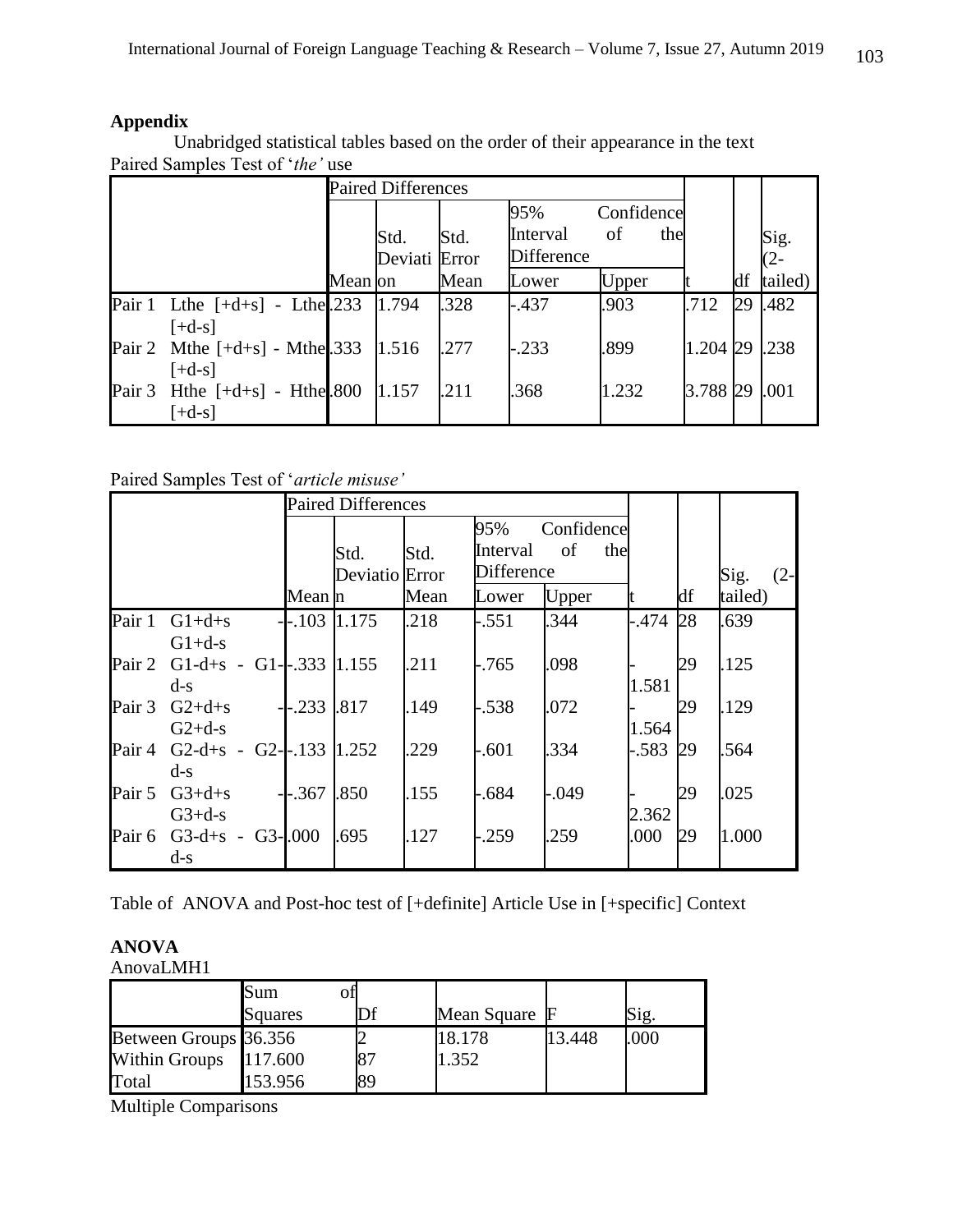|                                                | Mean                  |                 |      | 95% Confidence Interval |         |
|------------------------------------------------|-----------------------|-----------------|------|-------------------------|---------|
|                                                | Difference<br>$(1 -$  |                 |      |                         |         |
| (I) Groupping (J) Groupping $\boldsymbol{J}$ ) |                       | Std. Error Sig. |      | Lower Bound Upper Bound |         |
|                                                | $-.533$               | .300            | .237 | $-1.27$                 | .20     |
|                                                | $-1.533$ <sup>*</sup> | .300            | .000 | $-2.27$                 | $-0.80$ |
| $\overline{2}$                                 | .533                  | .300            | .237 | $-.20$                  | 1.27    |
|                                                | $-1.000$ <sup>*</sup> | .300            | .004 | $-1.73$                 | -.27    |
| 3                                              | $1.533$ <sup>*</sup>  | .300            | .000 | .80                     | 2.27    |
|                                                | $000*$                | .300            | .004 | 27                      | 1.73    |

# Dependent Variable: AnovaLMH1 Bonferroni

\*. The mean difference is significant at the 0.05 level.

Table of ANOVA and Post-hoc test of [+definite] Article Use in [-specific] Context ANOVA

AnovaLMH2

|                       | Sum<br>ΟĪ |    |               |       |      |
|-----------------------|-----------|----|---------------|-------|------|
|                       | Squares   | df | Mean Square F |       | Sig. |
| Between Groups 14.067 |           |    | 7.033         | 7.570 | .001 |
| <b>Within Groups</b>  | 80.833    | 87 | .929          |       |      |
| Total                 | 94.900    | 89 |               |       |      |

# Multiple Comparisons Dependent Variable: AnovaLMH2

Bonferroni

|                                 | Mean                 |                 |      | 95% Confidence Interval |        |
|---------------------------------|----------------------|-----------------|------|-------------------------|--------|
|                                 | Difference<br>$(I-$  |                 |      |                         |        |
| (I) Groupping (J) Groupping $J$ |                      | Std. Error Sig. |      | Lower Bound Upper Bound |        |
|                                 | $-0.433$<br>$-0.967$ | .249            | .256 | $-1.04$                 |        |
|                                 |                      | .249            | .001 | $-1.57$                 | $-.36$ |
| $\overline{c}$                  | .433                 | .249            | .256 | $-.17$                  | 1.04   |
|                                 | $-0.533$             | .249            | .105 | -1.14                   | .07    |
| 3                               | .967                 | .249            | .001 | .36                     |        |
|                                 | .533                 | .249            | .105 | $-.07$                  | 1.14   |

\*. The mean difference is significant at the 0.05 level.

Table of ANOVA and Post-hoc test of [-definite] Article Use in [+/-specific] Contexts

Anova the

|                       | Sum            |    |               |        |      |
|-----------------------|----------------|----|---------------|--------|------|
|                       | <b>Squares</b> |    | Mean Square F |        | Sig. |
| Between Groups 93.067 |                |    | 46.533        | 21.416 | .000 |
| <b>Within Groups</b>  | 189.033        |    | 2.173         |        |      |
| Total                 | າ໑າ            | QΟ |               |        |      |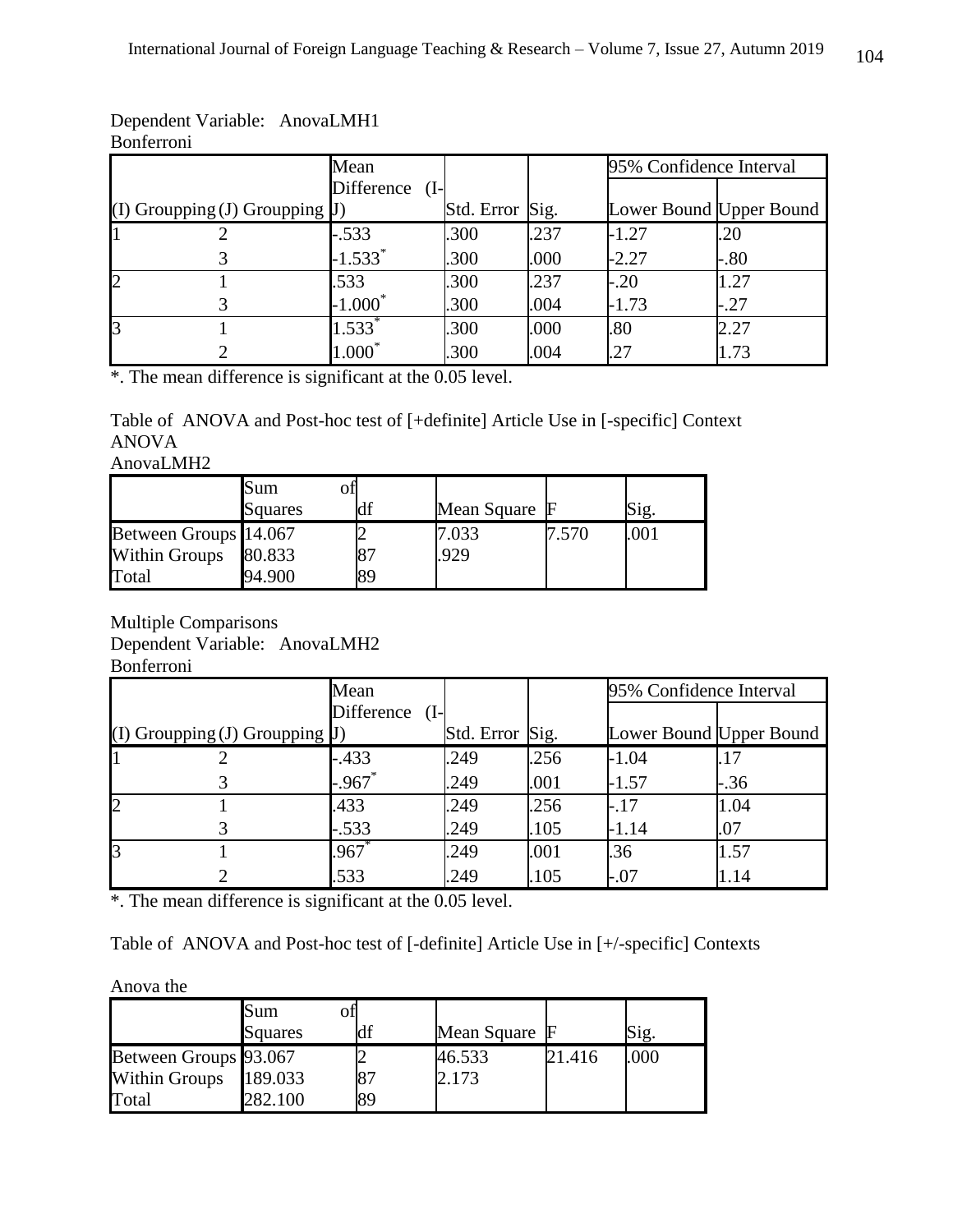# Multiple Comparisons Dependent Variable: Anova the Bonferroni

|                                       | Mean                  |                 |      | 95% Confidence Interval |         |
|---------------------------------------|-----------------------|-----------------|------|-------------------------|---------|
|                                       | Difference            |                 |      |                         |         |
| (I) Grouping (J) Grouping $ J\rangle$ |                       | Std. Error Sig. |      | Lower Bound Upper Bound |         |
|                                       | $-0.933$              | .381            | .049 | $-1.86$                 | .00     |
|                                       | $-2.467$              | .381            | .000 | $-3.40$                 | $-1.54$ |
| 12                                    | .933*                 | .381            | .049 | .00                     | 1.86    |
|                                       | $-1.533$ <sup>*</sup> | .381            | .000 | $-2.46$                 | $-.60$  |
|                                       | $2.467^{^{\circ}}$    | .381            | .000 | 1.54                    | 3.40    |
|                                       | $1.533*$              | .381            | .000 | .60                     | 2.46    |

\*. The mean difference is significant at the 0.05 level.

Table of ANOVA and Post-hoc test of the Misuse in [+specific] Context LMH1

|                      | Sum<br>ОI |    |               |                   |      |
|----------------------|-----------|----|---------------|-------------------|------|
|                      | Squares   | df | Mean Square F |                   | Sig. |
| Between Groups 4.356 |           |    |               | 4.74 <sub>1</sub> |      |
| Within Groups        | 39.967    | 87 | .459          |                   |      |
| Total                |           | 89 |               |                   |      |

## Multiple Comparisons Dependent Variable: LMH1 Bonferroni

|     |                               | Mean       |                 |      | 95% Confidence Interval |          |
|-----|-------------------------------|------------|-----------------|------|-------------------------|----------|
|     |                               | Difference |                 |      |                         |          |
| (I) | grouping $(J)$ grouping $J$ ) |            | Std. Error Sig. |      | Lower Bound Upper Bound |          |
| L   | M                             | .33333     | .17500          | .180 | $-.0939$                | .7605    |
|     | H                             | .53333*    | .17500          | .009 | .1061                   | .9605    |
| M   |                               | $-.33333$  | .17500          | .180 | $-.7605$                | .0939    |
|     | H                             | .20000     | .17500          | .769 | $-.2272$                | .6272    |
| Iн  |                               | $-.53333$  | .17500          | .009 | -.9605                  | $-.1061$ |
|     | M                             | $-0.20000$ | .17500          | .769 | $-.6272$                | .2272    |

Table of ANOVA and Post-hoc test of ANOVA of Article Omission

# ANOVA

Anova Omissions

|                        | Sum<br>ΟĪ |    |               |        |      |
|------------------------|-----------|----|---------------|--------|------|
|                        | Squares   |    | Mean Square F |        | Sig. |
| Between Groups 140.600 |           |    | 70.300        | 16.167 | .000 |
| <b>Within Groups</b>   | 378.300   |    | 4.348         |        |      |
| Total                  | 518.900   | 89 |               |        |      |